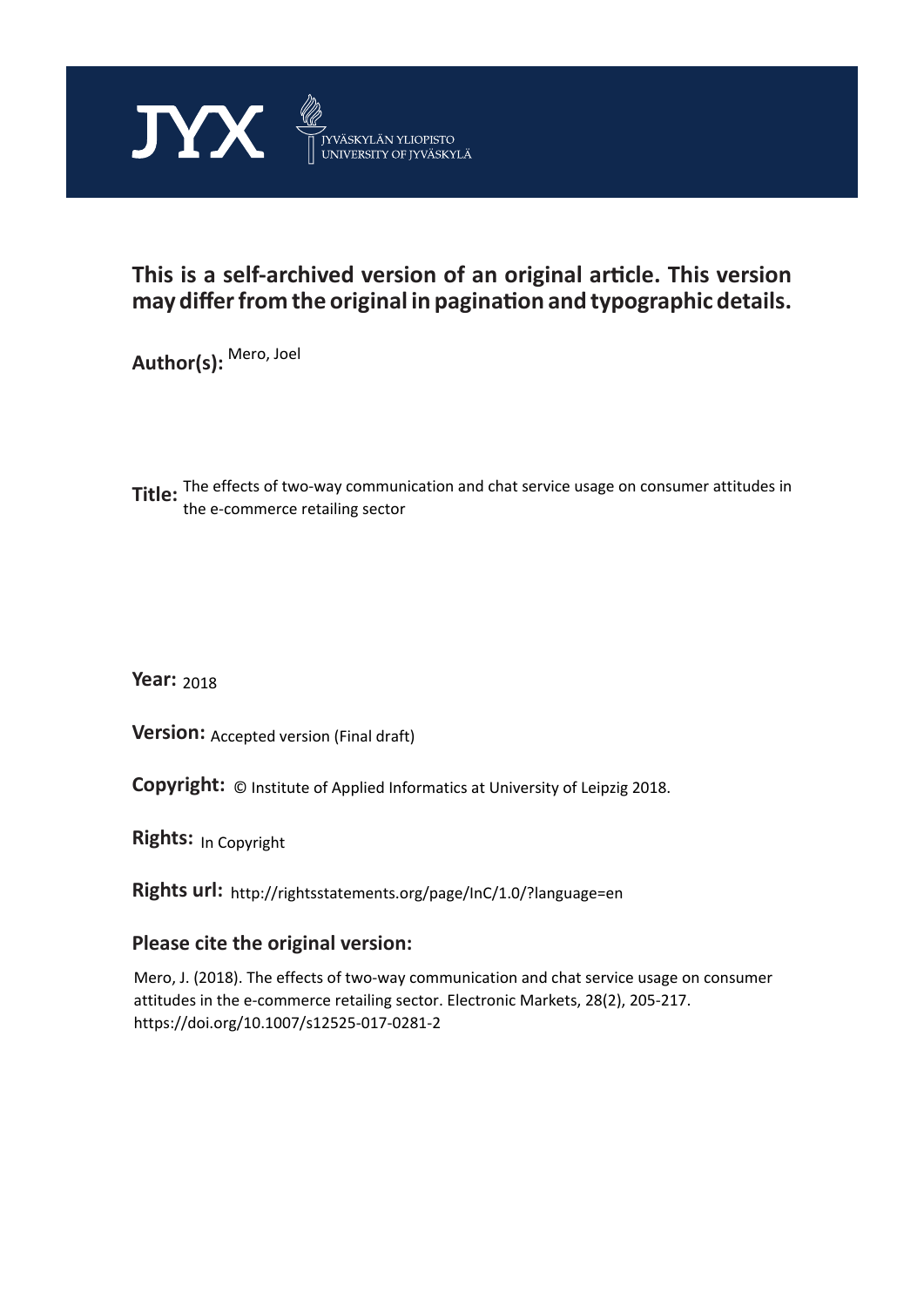# **The effects of two-way communication and chat service usage on consumer attitudes in the ecommerce retailing sector**

#### **Abstract**

In e-commerce retailing (e-retailing), where competitors are only one click away and prices are easy to compare, providing superior customer service and reciprocal communication via a company's website are important aspects of attracting and retaining customers. One increasingly popular solution to improve customer service is a "live chat" interface that allows consumers to have real-time conversations online with customer service agents. As the literature on the impacts of real-time communication via live chat is currently very limited, this study develops and tests a model that demonstrates the moderating effects of a chat service on the relationship between two-way communication (i.e., a core element of perceived website interactivity) and customer satisfaction, trust, repurchase and word-of-mouth (WOM) intentions. The data for this study were collected via an online survey (N  $= 6,783$ ) targeting the existing customers of five e-retailers that actively utilize live chats as a customer service tool. The study results show that the extent to which a consumer perceives that an e-retailer is dedicated to fostering two-way communication between the consumer and the seller has significant effects on trust, satisfaction, and repurchase and WOM intentions. Moreover, the results of a multi-group analysis show that the use of a chat service positively moderates these relationships.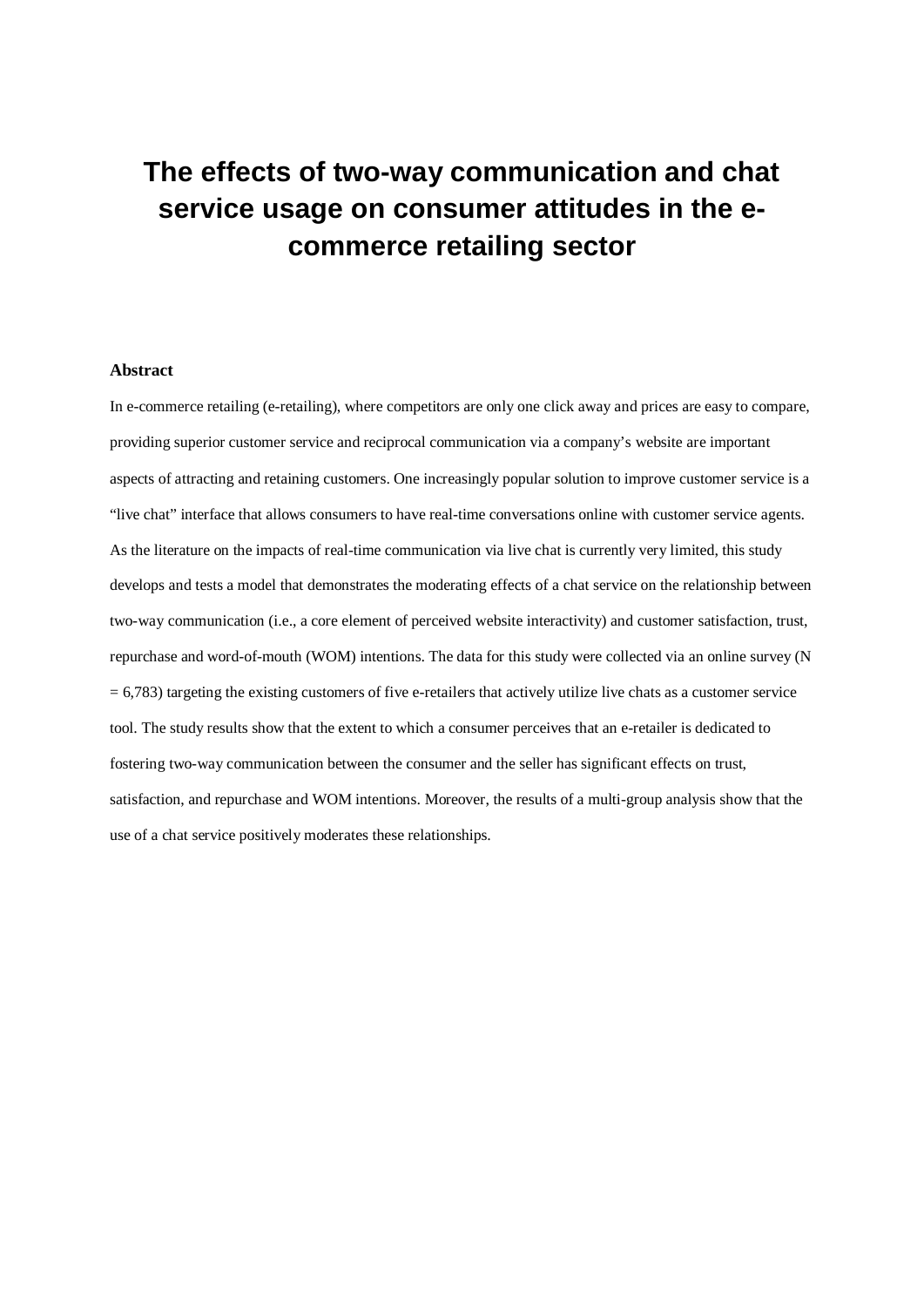## **1. Introduction**

An increasing number of e-retailers are now providing real-time customer service on their websites via "live chat" interfaces, referred to as a chat service in this study. As a result, consumer online shopping is transforming from passive browsing of web pages to active interaction and dialogue with the sellers. In the e-commerce sector, consumers can use a chat service to obtain assistance for various issues, such as finding the right products for their needs, getting product details, and solving technical problems regarding the purchasing process. Chat conversations are typically prompted by the consumer, but a chat service agent may also proactively initiate a conversation upon observation from the click-stream data that a consumer may require assistance. The adoption of chat service among consumers has risen from 38% in 2009 to 65% in 2015 (Forrester, 2016). Indeed, chat services are becoming the preferred option for obtaining customer support due to its real-time nature, which allows consumers to get instant responses to their queries (Econsultancy, 2017).

Contrary to offline shopping, online stores have traditionally lacked interaction between consumers and sellers, which has weakened the purchase intentions of the consumers (Jiang, Chan, Tan, & Chua, 2010; Kang, Wang, Tan, & Zhao, 2015). The emergence of chat services has provided customers with a tool that allows consumers to communicate with sales representatives in real time, and in that sense, to have a similar shopping experience to physical stores. Econsultancy (2017) finds that 92% of customers feel more satisfied to customer service when they use chat service compared to other modes of communication, such as email and phone. Moreover, chat service is likely to increase sales as the majority of consumers are likely to abandon their online purchases if they don't find quick answers to their queries (Econsultancy 2017; Forrester 2016).

 Academic research on chat services is currently limited, but a few studies have found that the use of online chat services increases customers' purchase intentions (Kang et al., 2015; Lv, Wang, & Huang, 2016). Lv et al. (2016) explain that real-time communication between a buyer and a seller via a chat service reduces the buyer's uncertainty when making purchase decisions. Other scholars explain the effect of chat service usage on higher purchase intentions via interactivity perceptions and relationship building. Specifically, Ou, Pavlou, and Davison (2014) combine computer-mediated communication (CMC) and guanxi theories and show that chat services facilitate repeat transactions with sellers by building swift guanxi (i.e., a buyer's perception of a swiftly formed interpersonal relationship with a seller) and trust by strengthening the buyers' perceptions of interactivity and presence. Furthermore, Song and Zinkhan (2008) investigate the effect of different online chat service features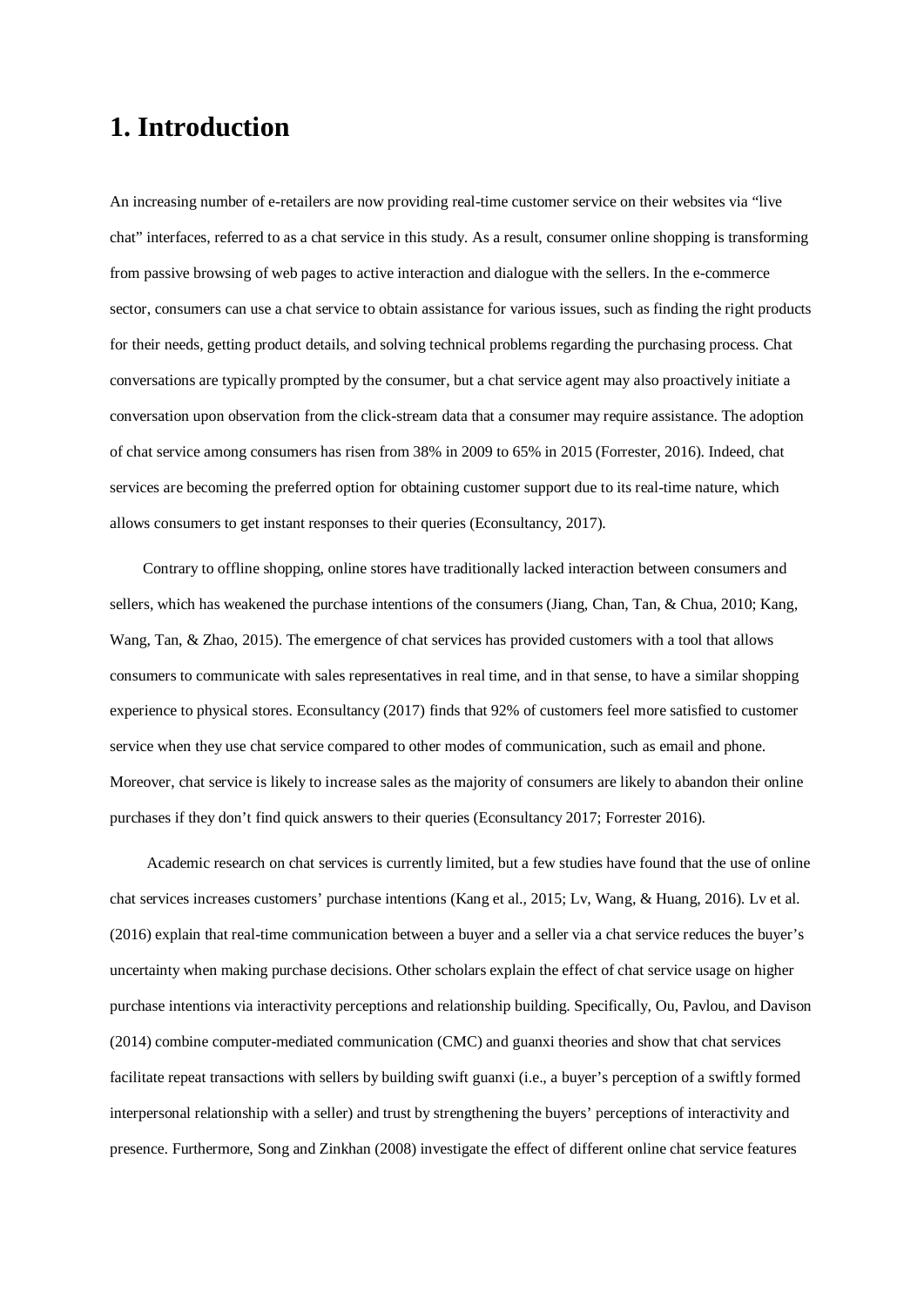(e.g., response time, message type, and personalization) on interactivity perceptions and find that personalization is the strongest predictor of interactivity perceptions and website effectiveness.

Despite the theoretical progress, research on the use of chat services and perceived interactivity remains problematic for the following reasons: First, the existing studies posit the use of a chat service as an antecedent of perceived interactivity on the website. This study argues that the use of a chat service is a form of interaction, which makes the strong relationship between the use of a chat service and perceived interactivity axiomatic. Instead of investigating the link between an interaction (i.e., the use of chat service) and perceived interactivity, this study suggests that investigating the extent to which an interaction strengthens the link between perceived interactivity and positive consequences to consumer attitudes and behavioral intentions would add more to our understanding of the role of chat services on websites.

Second, while existing chat service research provides strong evidence of the relationship between perceived interactivity and purchase intention, little is known about other consequences of perceived interactivity and potential mediators of this relationship in an online chat service setting. Third, the perceived interactivity remains a highly elusive construct due to different definitions and dimensions (e.g., two-way communication, responsiveness, control) assigned to it by different scholars. As a result, it is difficult to compare the results of individual studies that use different dimensions of perceived interactivity. Another problem is that the dimensions of perceived interactivity may sometimes be in conflict, which makes it difficult to interpret the results. For example, a consumer may perceive that he or she is not in control of the website experience but believe that the website facilitates two-way communication via a chat service. While most studies investigate perceived interactivity as a composite of multiple dimensions, this study focuses on only one dimension of perceived interactivity (i.e., two-way communication), which crystallizes the object of the study and facilitates the interpretation of the study results.

 Against this backdrop, I propose a model that seeks to explain the effects of the use of chat service on customer satisfaction, trust, repurchase intention, and word of mouth (WOM). Using interactivity theory (Kiousis 2002; Rafaeli, 1988), I propose that the effects of the use of a chat service on consumer attitudes and behavioral intentions result from consumers' higher perceptions of two-way communication on the website, which is one core element of website interactivity (e.g., Liu, 2003; McMillan & Hwang, 2002; Song & Zinkhan, 2008). The study objectives are as follows: (1) to investigate the effect of two-way communication perceptions on customer satisfaction, trust, repurchase intention, and WOM and (2) to examine the moderating effects of the use of a chat service on the links between two-way communication and the dependent variables.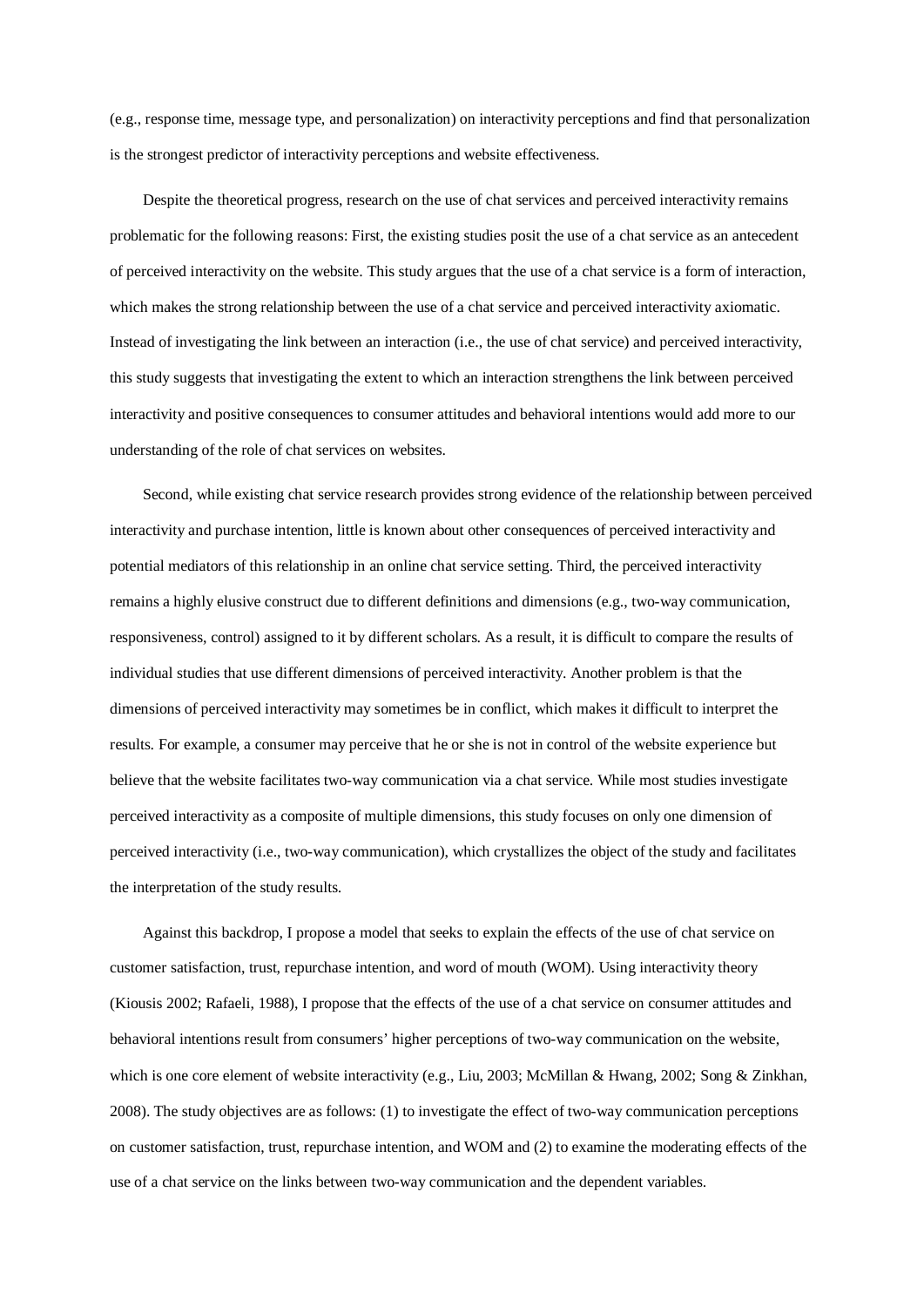In the following section, I introduce the theoretical foundation and the key concepts of this study, and develop hypotheses for the study inquiry. I then proceed to describe the data collection and analysis methods. Finally, I present the study findings and discuss their contributions and limitations, as well as provide avenues for further research.

## **2. Theoretical foundation**

### **2.1 Interactivity**

According to Rafaeli (1988), a face-to-face conversation is a natural setting of interactivity, but such a conversation may also occur in mediated communication settings. In particular, the emergence of the Internet has provided an increasing amount of mediated communication settings, which are often referred to as computermediated environments (Hoffman & Novak, 1996). Today, the term "interactivity" is highly associated with the Internet, digital media, and new communication technologies. This strong association is evidenced by the fact that digital media (and marketing) are often called "interactive media (and marketing)." The rise of the Internet has resulted in a growing body of literature that investigates interactivity in the context of digital media and digital technologies. However, the term interactivity remains ambiguous due to the variety of definitions that exist in the literature. Steuer (1992) considers interactivity as a property of a technology itself. Hoffman and Novak (1996) find two types of interactivity: person interactivity (i.e., human–human interaction via a medium) and machine interactivity (human–machine interaction within the medium). Others consider interactivity as a perception of individual users (e.g., Wu, 1999). Although the definitions vary, a number of scholars consider interpersonal or two-way communication to be a vital element of interactivity (see Table 1).

The definitions by Pavlik (1998) and DeFleur and Ball-Rokeach (1989) treat two-way communication synonymously with interactivity, thus underscoring the vital role of two-way communication as the core dimension of interactivity. In a similar vein, Kiousis (2002) defines interactivity as the degree to which communication technology can create a mediated environment in which participants can communicate and participate in reciprocal message exchanges and perceive the experience as a simulation of interpersonal communication. Kiousis' definition suits the needs of this study particularly well, as the definition 1) highlights two-way communication as an important determinant of interactivity, 2) is targeted to communication technologies and mediated environments (e.g., chat service), and 3) takes into account the human perceptions of interactivity.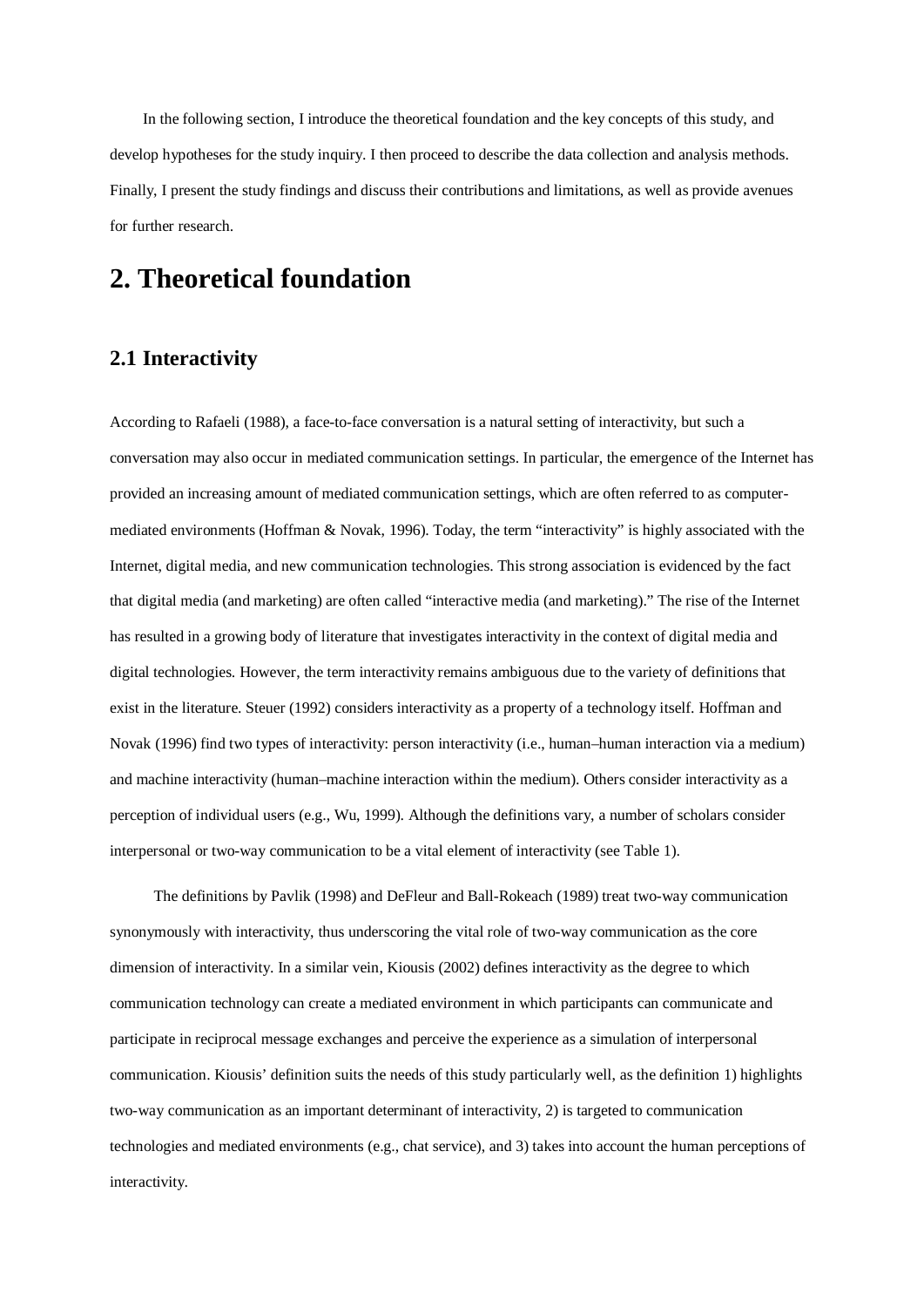#### **Table 1. Interactivity definitions related to interpersonal communication**

| <b>Author</b>                            | <b>Interactivity definition</b>                                                                                                                                                                                                                                                                                                                                                                                                                                                                      |
|------------------------------------------|------------------------------------------------------------------------------------------------------------------------------------------------------------------------------------------------------------------------------------------------------------------------------------------------------------------------------------------------------------------------------------------------------------------------------------------------------------------------------------------------------|
| DeFleur & Ball-Rokeach<br>(1989, p. 341) | "The processes of communication that take on some of the characteristics of<br>interpersonal communication."                                                                                                                                                                                                                                                                                                                                                                                         |
| Ha & James (1998, p.<br>461)             | "The extent to which the communicator and the audience respond to, or are<br>willing to facilitate each other's communication needs."                                                                                                                                                                                                                                                                                                                                                                |
| Kiousis (2002, p. 372)                   | "The degree to which a communication technology can create a mediated<br>environment in which participants can communicate (one-to-one, one-to-many,<br>and many-to-many), both synchronously and asynchronously, and participate in<br>reciprocal message exchanges (third-order dependency). With regard to human<br>users, it additionally refers to their ability to perceive the experience as a<br>simulation of interpersonal communication and increase their awareness of<br>telepresence." |
| Pavlik (1998, p. 137)                    | "Two-way communication between source and receiver, or, more broadly<br>multidirectional communication between any number of sources and receivers."                                                                                                                                                                                                                                                                                                                                                 |
| Rafaeli (1988, p. 111)                   | "An expression of the extent that in a given series of communication exchanges,<br>any third (or later) transmission (or message) is related to the degree to which<br>previous exchanges referred to even earlier transmissions."                                                                                                                                                                                                                                                                   |
| Williams et al. (1988, p.<br>10)         | "The degree to which participants in a communication process have control<br>over, and can exchange roles in, their mutual discourse."                                                                                                                                                                                                                                                                                                                                                               |

In line with Kiousis (2002), this study considers an online chat service as an interactive communication technology that can create a mediated environment in which a customer and chat service agent can communicate synchronously and participate in reciprocal message exchanges. Instead of studying the interactivity of the online chat service as such, this study focuses on the extent to which consumers perceive a website to facilitate two-way communication. Specifically, the study explores the consequences of two-way communication perceptions on ecommerce websites and the extent to which the use of a chat service strengthens the effect of two-way communication perceptions on consumer attitudes and behavioral intentions. Notably, the majority of authors consider (perceived) interactivity broader than just two-way communication. Consequently, this study uses the term "two-way communication" rather than interactivity to crystallize the object of the study inquiry.

### **2.2 Defining key variables**

*Two-way communication* may occur when 1) the message exchanges in sequence relate to each other, and later messages take into account the relatedness of earlier messages, and when 2) one communicating party sends a message, he or she should be able to receive a fast response (Hoffman & Novak, 1996; Kiousis, 2002; Liu, 2003; Rafaeli, 1988). As a theoretical construct, two-way communication derives from the concept of perceived interactivity. Perceived interactivity is typically operationalized as a combination of dimensions. However, due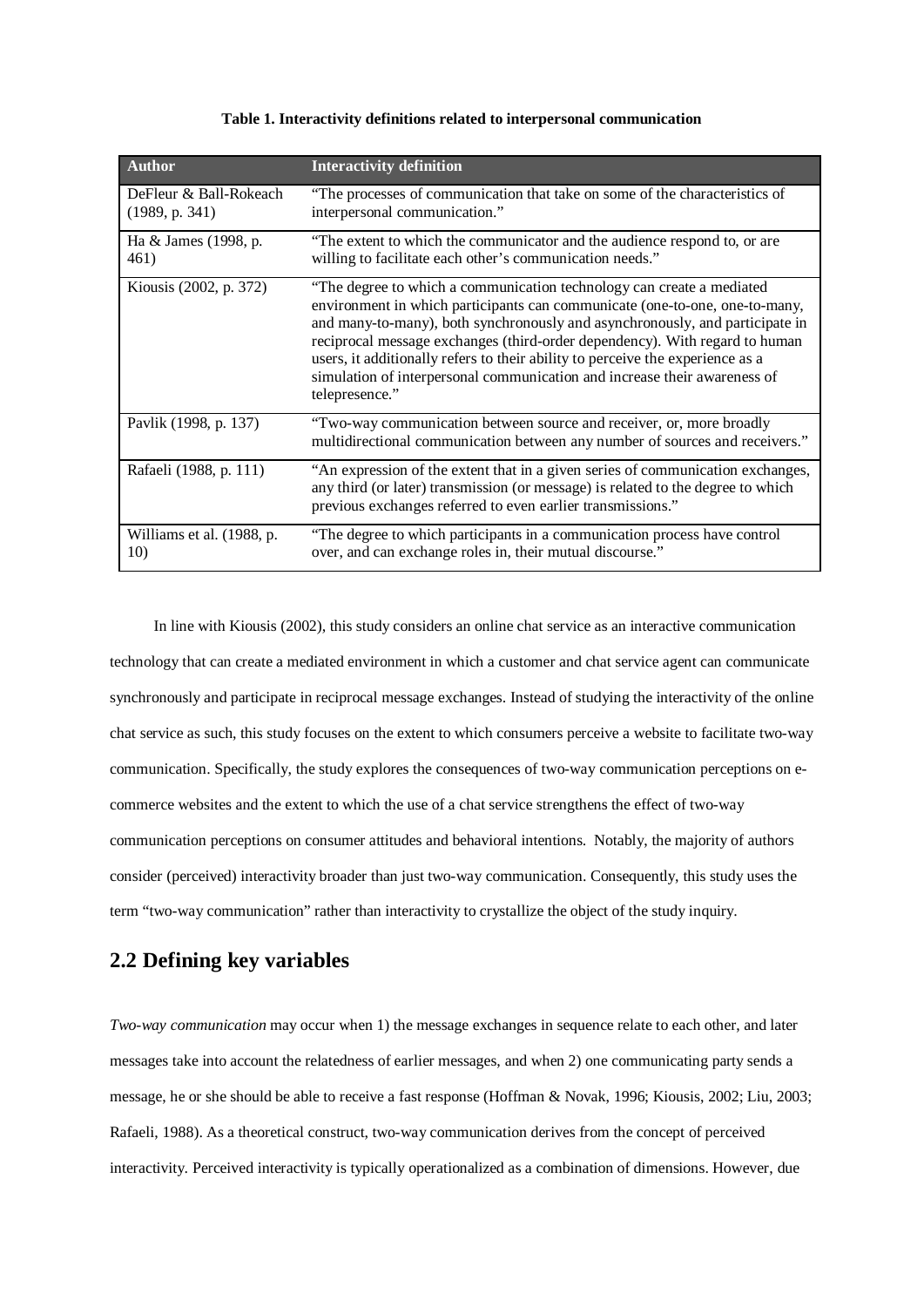to different definitions of interactivity, the dimensions of perceived interactivity vary from study to study. For example, Liu (2003) includes active control, two-way communication, and synchronicity as the dimensions of perceived interactivity. Wu (2006) includes control, responsiveness, and personalization while McMillan and Hwang (2002) include communication, control of navigation and choices, time to load and find, and three additional overlapping dimensions. In line with the interactivity definition adopted in this study, which highlights interpersonal communication mediated via communication technology, this study focuses on two-way communication and conceptualizes it as the core dimension of interactivity. Specifically, the study focuses on consumer perceptions of two-way communication on the website and operationalizes two-way communication as the extent to which consumers believe that the website facilitates interpersonal communication between the eretailer and its customers (Liu, 2003).

*Trust* has been conceptualized in many different ways. Some authors consider trust as a conative or behavioral construct (Ganesan, 1994; Mayer, Davis, & Schoorman, 1995). Other scholars emphasize cognitive and emotional aspects of trust and suggest that there is a relationship between trust evaluations and behavioral consequences that is likely to be influenced by other contextual factors (Morgan & Hunt, 1994; Sirdeshmukh, Singh, & Sabol, 2002)**.** Morgan and Hunt (1994) explain that trust exists when one party has confidence in the reliability and integrity of the exchange partner. Similarly, Doney and Cannon (1997) define trust as the perceived credibility and benevolence of a target of trust, and this is the definition adopted in this study. This definition indicates that the consumer can rely on the e-retailer's statements and believe that the e-retailer is concerned with his or her personal needs.

*Satisfaction* is the extent to which consumers are content with the total purchase and consumption experience (Fornell, Johnson, Anderson, Cha, & Bryant, 1996). The definition suggests that satisfaction cannot be divided into online and offline satisfaction because it is an outcome of the whole purchase and consumption process, which can partly occur online and partly offline. This study follows the same logic and operationalizes satisfaction as the consumers' total satisfaction with an e-retailer.

*Repurchase Intention and WOM:* Repurchase intention addresses the consumer's self-reported likelihood of engaging in repurchase behavior (Ha, Janda, & Muthaly, 2010; Rose, Clark, Samouel, & Hair, 2012). On the other hand, WOM is defined as "informal communications directed at other consumers about the ownership, usage, or characteristics of particular goods and services and/or their sellers" (Westbrook, 1987, p. 261). This study is specifically interested in the consumers' WOM intentions regarding the e-retailer. It is noteworthy that repurchase intention and WOM intention are often conceptualized as components of customer loyalty (e.g.,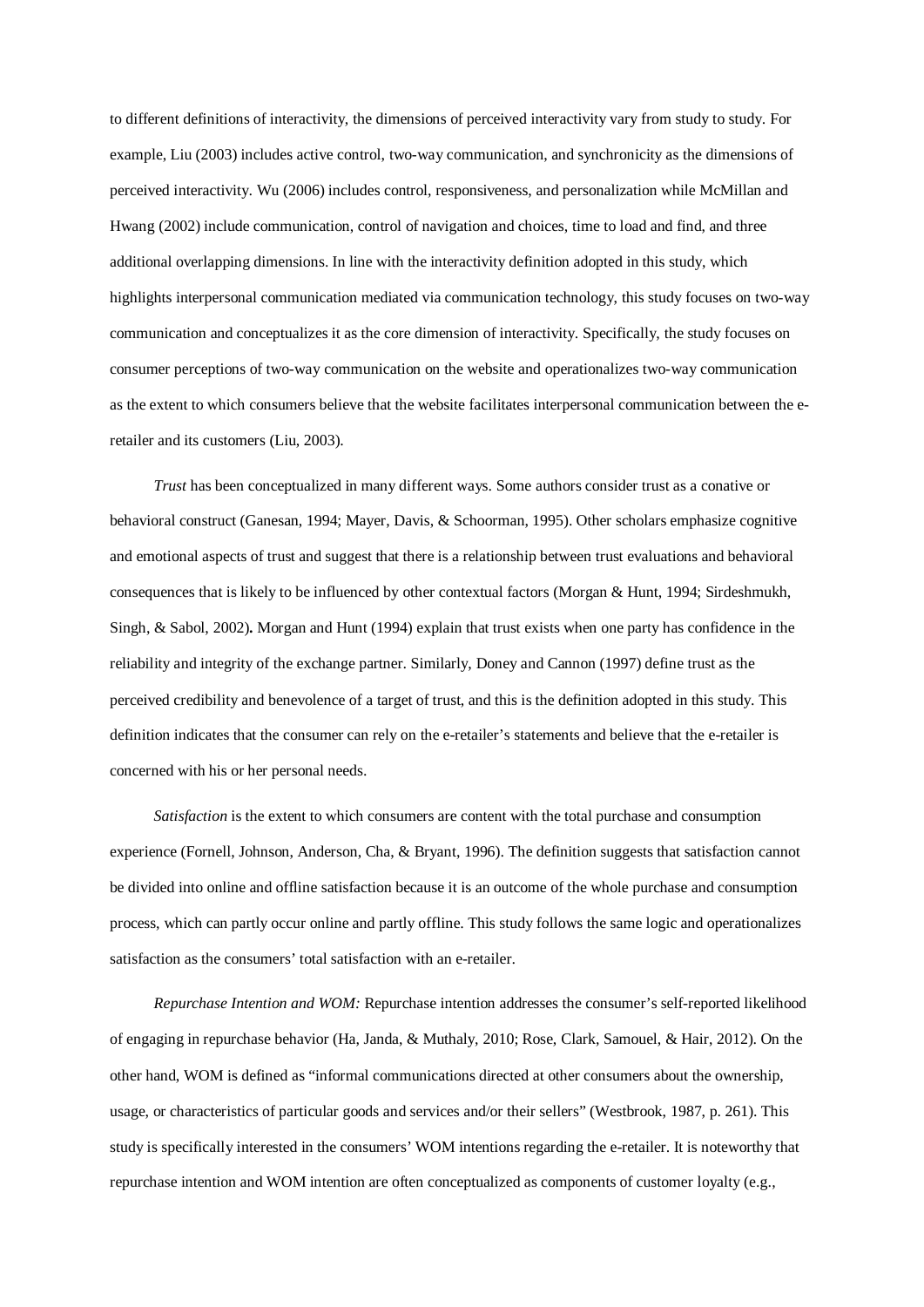Zeithaml, Berry, & Parasuraman, 1996). However, I follow Söderlund (2006), whose study supports the argument that repurchase intention and WOM should be considered separate constructs. Indeed, various authors have followed the same logic and modeled repurchase intention and WOM as individual constructs (e.g., Gruen, Osmonbekov, & Czaplewski, 2006; Jones & Reynolds, 2006). Accordingly, this study operationalizes repurchase intention as the consumer's perceived likelihood of repurchasing on the e-commerce store, and WOM as the consumer's perceived likelihood of recommending the e-retailer to others.

### **2.3 Research model and hypothesis development**

The research model of this study posits two-way communication as an independent variable and the use of chat service as a moderating variable, and it demonstrates how they are linked with consumer trust, satisfaction, repurchase intention, and WOM based on the existing literature (Figure 1).



**Figure 1. Research model and hypotheses**

The positive effects of trust on repurchase intention, trust on WOM, satisfaction on repurchase intention, satisfaction on WOM, and repurchase intention on WOM have been confirmed in numerous studies (see Table 2). Therefore, I do not explicitly discuss or hypothesize these relationships. Instead, I include these relationships into the research model and focus on the effects of two-way communication and the use of chat service in the hypotheses of this study.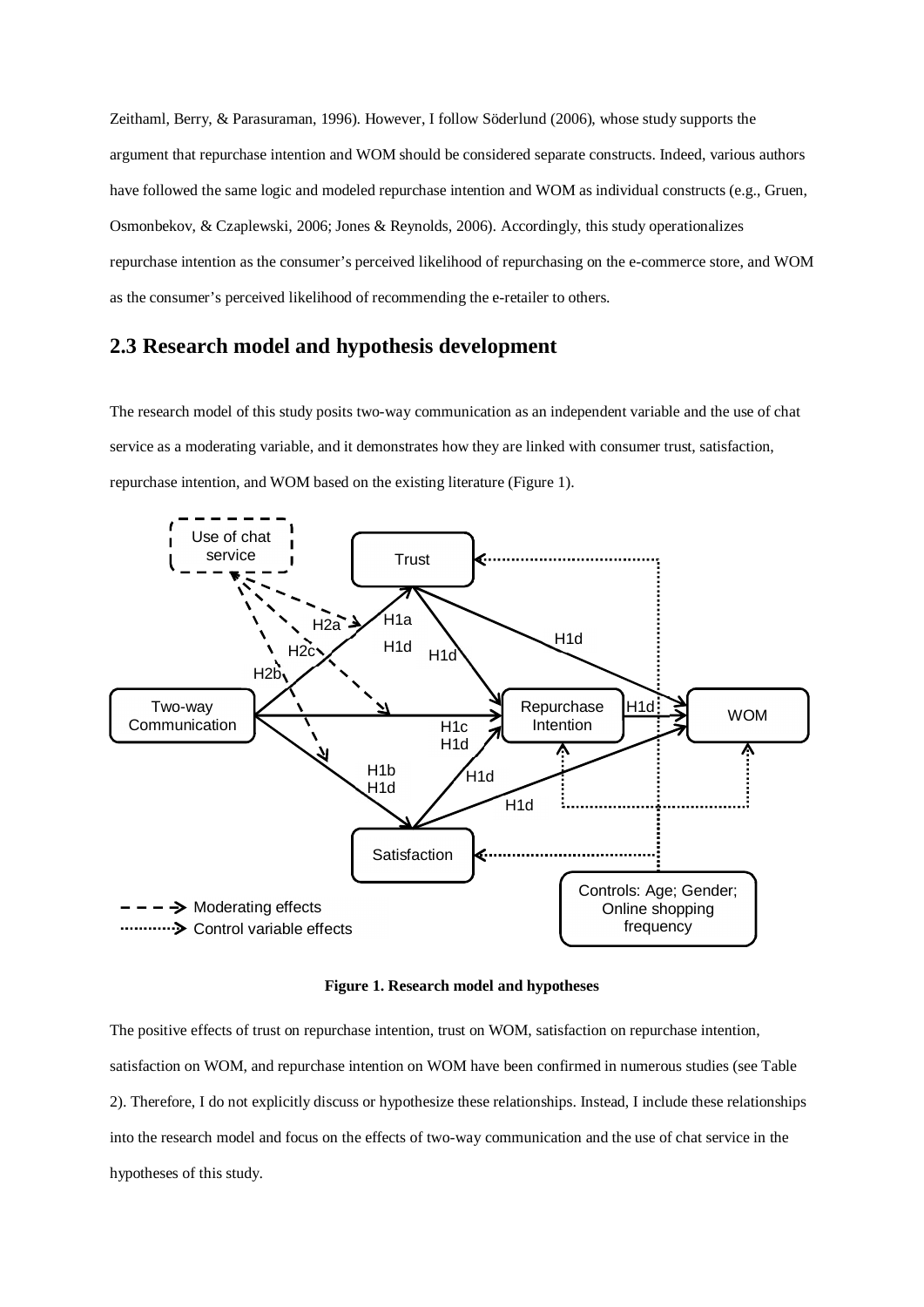| Relationship                                    | Related literature (confirming the relationship)                                                                                                                          |
|-------------------------------------------------|---------------------------------------------------------------------------------------------------------------------------------------------------------------------------|
| Trust $\rightarrow$ Repurchase Intention        | (e.g., Chiu, Chang, Cheng, & Fang, 2009; Ha et al., 2010; Ou<br>et al., 2014; Rose et al., 2012)                                                                          |
| Trust $\rightarrow$ WOM                         | (e.g., Chiou, Droge, & Hanvanich, 2002; Gremler, Gwinner, &<br>Brown, 2001; Kim, Kim, & Kim, 2009; Ranaweera & Prabhu,<br>2003)                                           |
| Satisfaction $\rightarrow$ Repurchase Intention | (e.g., Anderson & Srinivasan, 2003; Ha et al., 2010; Khalifa &<br>Liu, 2007; Ribbink, Riel, Liljander, & Streukens, 2004; Rose et<br>al., $2012$                          |
| Satisfaction $\rightarrow$ WOM                  | (e.g., Brown, Barry, Dacin, & Gunst, 2005; Heitmann,<br>Lehmann, & Herrmann, 2007; Hennig-thurau, Gwinner, &<br>Gremler, 2002; Söderlund, 2006; Wangenheim & Bayón, 2007) |
| Repurchase Intention $\rightarrow$ WOM          | (e.g., Munnukka, Karjaluoto, & Tikkanen, 2015; Sichtmann,<br>2007)                                                                                                        |

#### **Table 2. Literature on established relationships**

If a consumer perceives that a website facilitates two-way communication, she or he believes that the eretailer is open to dialogue and wants to listen to its customers (Liu, 2003). This study presumes that when a consumer perceives that the e-retailer is willing to listen and open to interpersonal communication, it is likely that the consumer's trust in and satisfaction with the e-retailer increases. Indeed, research shows that perceived interactivity on an e-commerce website has a positive effect on the trust in (Cyr, Head, & Ivanov, 2009; Ou et al., 2014; Wu, Hu, & Wu, 2010) and satisfaction with an e-retailer (Ballantine, 2005; Dholakia & Zhao, 2009). As these studies investigate perceived interactivity multi-dimensionally where two-way communication is one of the dimensions, the results imply that two-way communication is associated with satisfaction and trust.

Since the majority of studies operationalize perceived interactivity as a second-order construct of multiple interactivity dimensions or as a single construct that integrates multiple interactivity dimensions, it is difficult to interpret the link between two-way communication to other variables. A notable exception is the experimental study by Song and Zinkhan (2008), who investigate perceived interactivity multi-dimensionally but report the effects of different perceived interactivity dimensions on outcome variables. They show that higher two-way communication perceptions are associated with greater repurchase behavior. Similarly, Kang et al. (2015) find a link between perceived interactivity and purchase intention. Notably, Kang's operationalization and measures of perceived interactivity rely heavily on the concept of two-way communication, offering further support for the link between two-way communication and repurchase intention.

Taken together, it is proposed that the extent to which a consumer perceives that an e-retailer is dedicated to facilitating two-way communication on the website influences the consumer's trust, satisfaction, and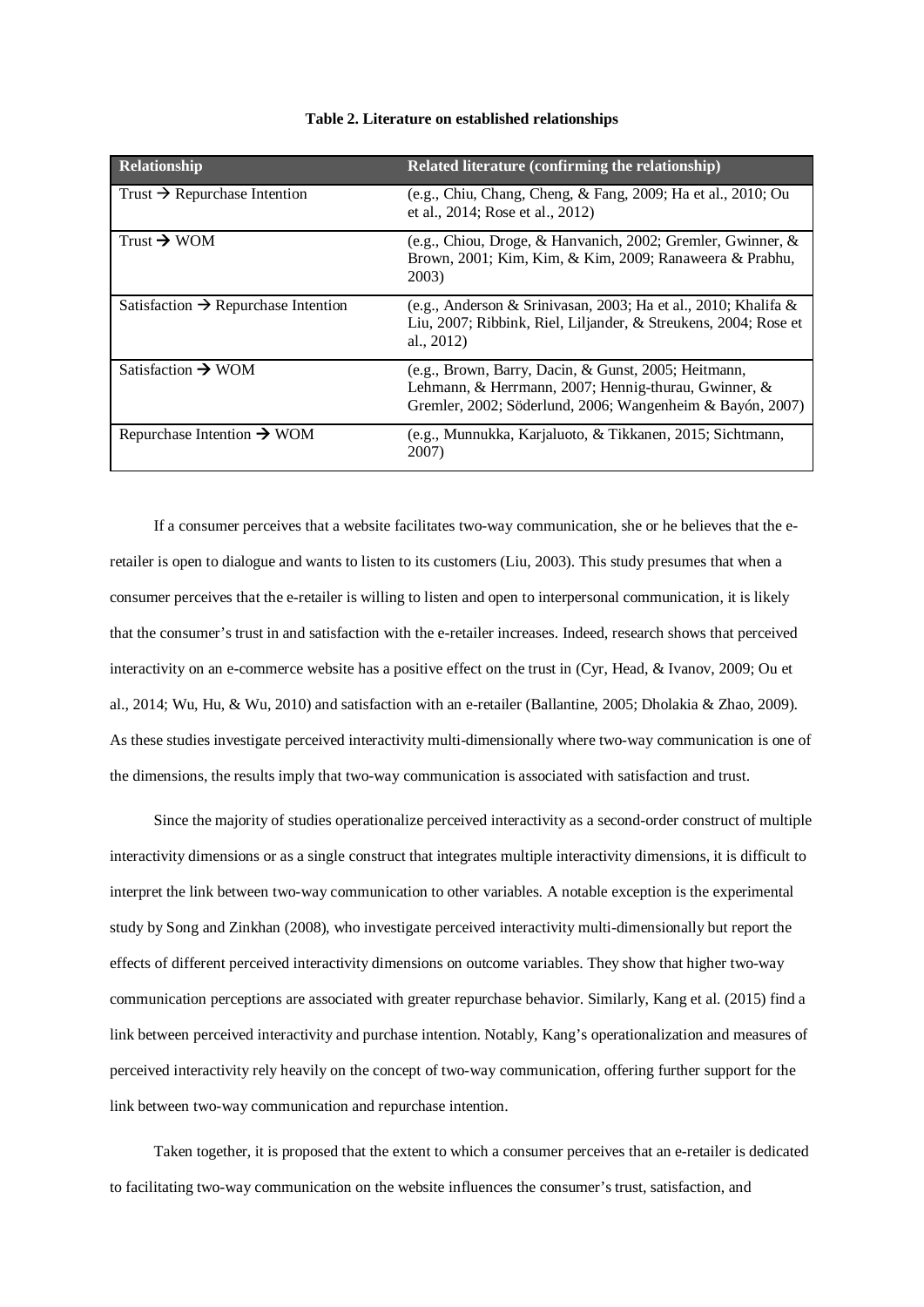repurchase intention. As trust, satisfaction, and repurchase intention are strongly connected to WOM (see Table 2), I further suggest that two-way communication is indirectly linked to WOM. Accordingly, I formulate the following hypotheses:

*H1a. Two-way communication has a positive direct effect on trust.*

#### *H1b. Two-way communication has a positive direct effect on satisfaction.*

*H1c. Two-way communication has a positive direct effect on repurchase intention.*

#### *H1d. Two-way communication has a positive indirect effect on word-of-mouth.*

Arguably, adding a real-time chat service to a website that allows reciprocal communication between the e-retailer and its customers is likely to result in positive two-way communication perceptions. However, previous research has provided evidence substantiating that the mere presence of interactive features on the website does not automatically affect consumers' perceptions of interactivity unless they have experience using them (McMillan & Hwang, 2002; Mollen & Wilson, 2010; Song & Zinkhan, 2008). In line with this evidence, Ou et al. (2014) find that the use of an instant messenger (similar to live chat) at an e-commerce store leads to positive consumer perceptions and behaviors (e.g., trust and repurchase intention) through consumers' interactivity perceptions. Kang et al. (2015) find that the use of chat service increases the perceived interactivity of an e-commerce website, which is further linked to purchase intention. In sum, there is evidence that the use of chat service has positive impacts on two-way communication, which is linked to consumer attitudes.

To the best of my knowledge, however, no research has been conducted on the moderating effects of the use of chat service on the relationship between two-way communication and consumer attitudes. Arguably, the use of chat service inevitably leads to higher two-way communication perceptions because the chat service in itself is a form of computer-mediated two-way communication. Therefore, it is more relevant to study to what extent the use of chat service strengthens the relationship between two-way communication and its consequences. While previous research has found that the use of chat service is indirectly linked to positive outcomes through higher levels of interactivity (e.g., Kang et al., 2015; Ou et al., 2014; Song & Zinkhan, 2008), this study proposes that the use of chat service acts as a moderator between two-way communication and trust, satisfaction, and repurchase intention. Accordingly, the following hypotheses are formulated:

*H2a. The use of a chat service moderates the effect of two-way communication on trust, such that the effect is stronger for consumers who have used a chat service.*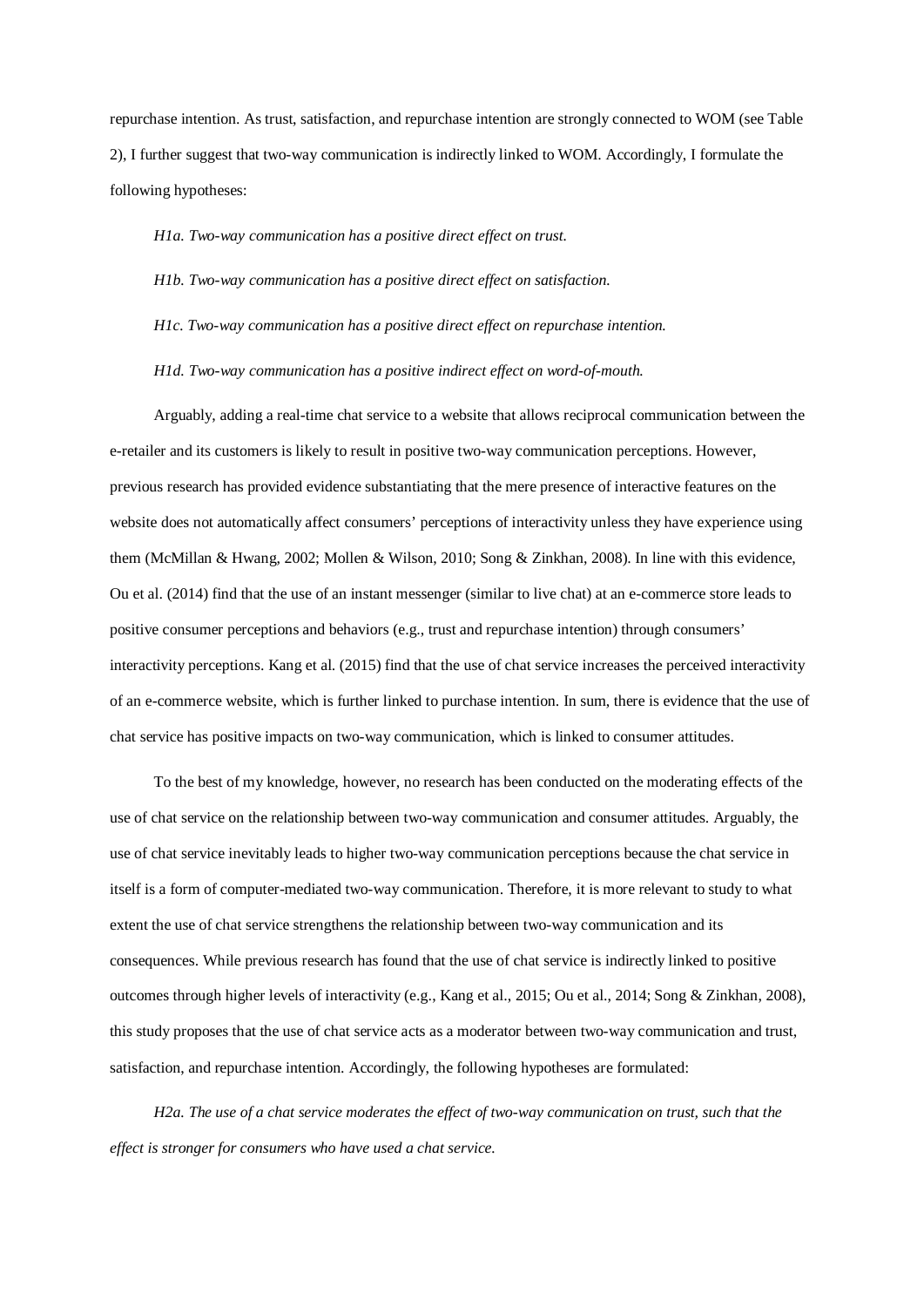*H2b. The use of a chat service moderates the effect of two-way communication on satisfaction, such that the effect is stronger for consumers who have used a chat service.*

*H2c. The use of a chat service moderates the effect of two-way communication on repurchase intention, such that the effect is stronger for consumers who have used a chat service.*

## **3. Method**

The target population of the study was defined as consumers who had made a purchase on an e-commerce store which has a prominent chat service available. To reach a representative sample of the target population, the study was conducted in cooperation with five popular Finnish e-commerce stores operating in different retailing sectors (electronics, cosmetics, clothing, home decoration, and telecommunications), all of which had a similar chat service on their websites outsourced to a company called Finnchat. After discussions with the participating companies, the target sample was specified as all consumers who had made a purchase within the last 30 days from the participating e-commerce stores. The rationale for targeting the study at recent e-commerce buyers was to ensure that consumers would be able to remember and evaluate their shopping experience. The list of consumers that met the sampling criteria was obtained via the participating companies' transaction history (i.e., CRM system or equivalent). The data were collected in November 2014 via email that included a link to an online survey. In total, the survey was sent to 39,527 consumers. Each respondent evaluated only the ecommerce store where she or he had made the purchase. Customers were incentivized by raffling an iPad among respondents who were willing to participate. The email invitations to complete the survey resulted in 7,576 responses, producing a response rate of 19.1%. In addition, the effective response rate of 74.9% was calculated by comparing those who clicked the survey link to those who completed the survey. In line with the target population criterion, the respondents who reported that they had not made a purchase within the last 30 days with the focal e-commerce store were removed from the pool of respondents. Invalid responses (i.e., the use of straight-lining) and incomplete responses were also ignored. This procedure left us with a final sample of 6,783 respondents, 1,754 of which (25.9%) had used the e-retailers' chat service while 5,029 (74.1%) had not. Minor differences were found between these two groups in terms of online shopping frequency, age, and gender (Table 3); chat-service users were found to shop online somewhat more frequently, and they consisted of a higher proportion of females. To further evaluate the effects of online shopping frequency, age, and gender on the study results, I included them in the research model as control variables (see Figure 1). Nonresponse bias was estimated using the method suggested by Armstrong and Overton (1977). Early respondents were compared with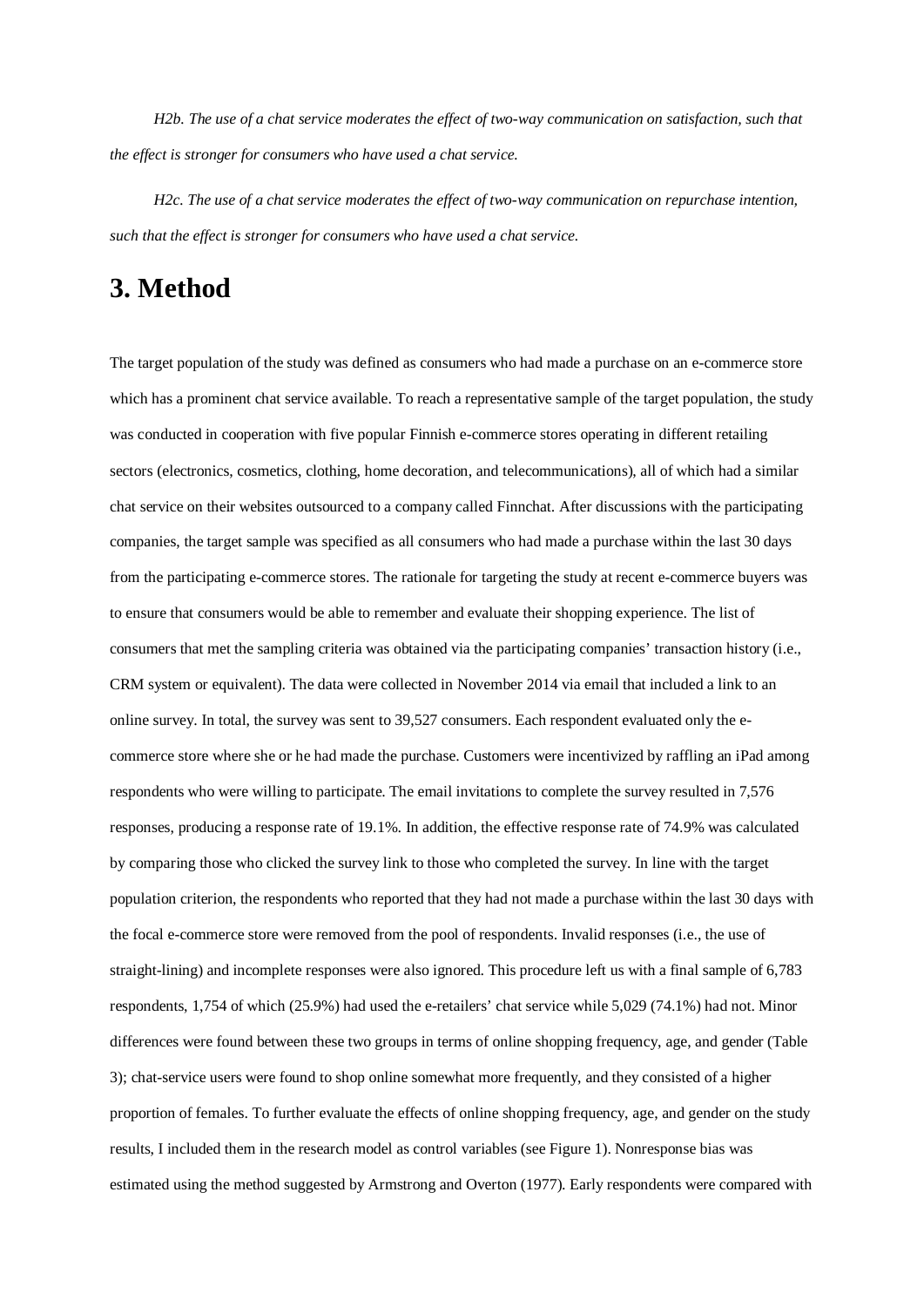late respondents (i.e., first vs. fourth quartile of respondents) for all of the constructs, including the control variables. The comparison was made to each e-commerce store separately since the respondents' perceptions (e.g., their average satisfaction to the store) depended on which store they were evaluating. None of the tstatistics for difference in means were statistically significant. Thus, the nonresponse bias is not considered to be a problem.

All principal constructs were measured with reflective multi-item scales adapted from previous research (Appendix A). The use of chat service was measured by a categorical variable (yes or no): "Have you used the eretailer's chat service while visiting this e-commerce store?" To reduce the effect of a common method variance (CMV), I hid the respondents' identities, and the order of the construct items appeared in at random for each individual respondent.

| Online shopping frequency: In general, how often do you make purchases in online stores? |                                 |                    |                         |                                               |                    |                                  |                          |  |  |
|------------------------------------------------------------------------------------------|---------------------------------|--------------------|-------------------------|-----------------------------------------------|--------------------|----------------------------------|--------------------------|--|--|
|                                                                                          | Once in a year<br>or less often |                    | A few times<br>per year | Once per<br>month                             | Once per<br>week   | <b>Several times</b><br>per week | <b>Total</b>             |  |  |
| <b>All respondents</b>                                                                   | 3.5%                            |                    | 42.3%                   | 42.3%                                         | 10.3%              | 1.6%                             | 100.0%<br>$(N = 6,783)$  |  |  |
| Group 1:<br><b>Chat users</b>                                                            | 2.3%                            |                    | 37.8%                   | 46.2%                                         | 11.6%              | 2.1%                             | 100.0%<br>$(N = 1, 754)$ |  |  |
| Group 2:<br><b>Non-chat users</b>                                                        | 4.0%                            | 43.8%              |                         | 40.9%                                         | 9.9%               | 1.4%                             | 100.0%<br>$(N = 5,029)$  |  |  |
| Age: What is your age (in years)?                                                        |                                 |                    |                         |                                               |                    |                                  |                          |  |  |
|                                                                                          | Under 25<br>years               | $26 - 35$<br>years | $36 - 45$<br>years      | $46 - 55$<br>years                            | $56 - 65$<br>years | Over 66<br>years                 | <b>Total</b>             |  |  |
| <b>All respondents</b>                                                                   | 8.2%                            | 19.9%              | 26.1%                   | 25.4%                                         | 14.9%              | 5.4%                             | 100.0%<br>$(N = 6,783)$  |  |  |
| Group 1:<br>Chat                                                                         | 7.7%                            | 20.2%              | 26.4%                   | 27.4%                                         | 13.2%              | 5.0%                             | 100.0%<br>$(N = 1, 754)$ |  |  |
| Group 2:<br><b>Non-chat users</b>                                                        | 8.3%                            | 19.8%              | 26.0%                   | 24.8%                                         | 15.5%              | 5.6%                             | 100.0%<br>$(N = 5,029)$  |  |  |
|                                                                                          |                                 |                    |                         | Gender: What is your gender (female or male)? |                    |                                  |                          |  |  |
| <b>Total</b><br><b>Female</b><br><b>Male</b>                                             |                                 |                    |                         |                                               |                    |                                  |                          |  |  |
| <b>All respondents</b>                                                                   |                                 | 61.0%              |                         |                                               | 39.0%              | $100.0\%$ (N = 6,783)            |                          |  |  |
| Group 1: Chat                                                                            |                                 | 64.2%              |                         | 35.8%                                         |                    | $100.0\%$ (N = 1,754)            |                          |  |  |
| <b>Group 2: Non-chat users</b>                                                           |                                 | 60.0%              |                         | 40.0%                                         |                    | $100.0\%$ (N = 5,029)            |                          |  |  |

**Table 3. Respondents' background information**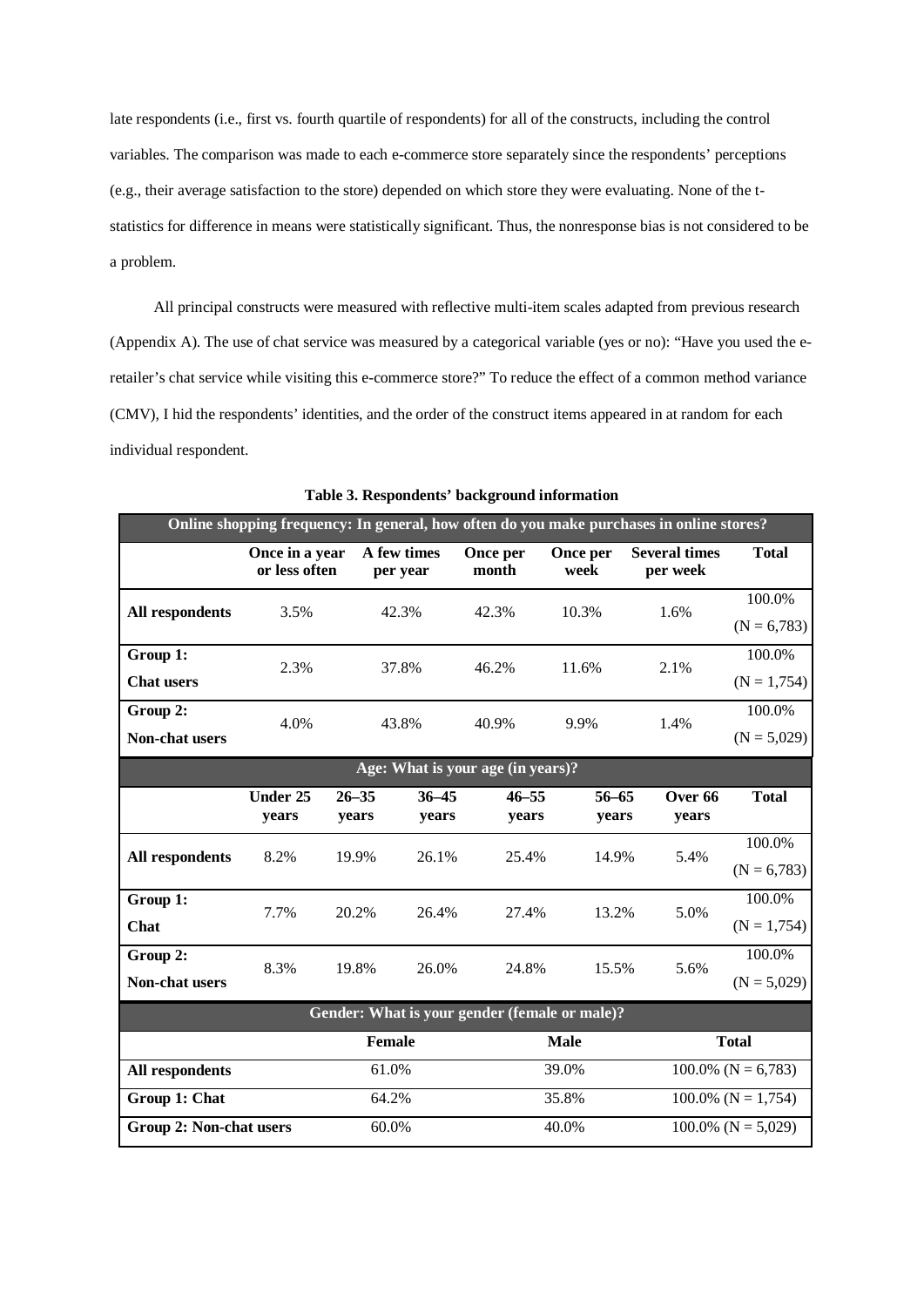## **4. Results**

I used a partial least squares (PLS) approach and tested the conceptual model with the SmartPLS 3 software (Ringle, Wende, & Becker, 2014). PLS was suitable for the research purpose because the data were found to be non-normal, and the primary focus was on the path relationships and variance explained of the target constructs rather than on the model fit per se (Sarstedt, Ringle, Smith, Reams, & Hair, 2014). Moreover, PLS is an established method for analyzing parameter estimates across identified segments (i.e., chat users and non-chat users) and conducting multi-group analyses (Sarstedt, Henseler, & Ringle, 2011).

### **4.1 Measurement model**

The measurement model results were calculated separately for all respondents, chat users, and non-chat users, as shown in Table 4. The reflective indicators of the multi-item scales showed a high internal consistency, as the composite reliabilities of the constructs were well over .70, as recommended in the literature (Nunally & Bernstein, 1994). The outer loadings largely supported indicator reliability; only one item of two-way communication had an outer loading under of .708 (see Appendix A) but it was kept in the model because it was theoretically relevant and statistically significant. The average variance extracted (AVE) values of all principal constructs exceeded the minimum level of .50, suggesting that on average, each construct explains more than half of the variance of its indicators (Hair, Hult, Ringle, & Sarstedt, 2014).

Discriminant validity was achieved using the Fornell–Larcker criterion, which necessitates that the square root of the AVE from each construct should be greater than the correlation shared between the construct and other constructs in the model (Fornell & Larcker, 1981). This result suggests that each construct in the model explains better the variance of its own indicators than the variance of other constructs. In addition, the heterotrait-monotrait ratio of correlations (HTMT) was used for assessing discriminant validity as there is evidence of its superior performance to Fornell-Larcker test (Henseler, Ringle, & Sarstedt, 2015). By using the cutoff value of 0.9 (Gold, Malhotra, & Segars, 2001; Teo, Srivastava, & Jiang, 2008), the HTMT demonstrated that the estimated correlations between all the principal constructs were significantly smaller than one (see Table 5), indicating that the constructs differ from each other and providing further support for discriminant validity. To conclude, the scales of the model were found to be reliable and valid in the case of all three data segments.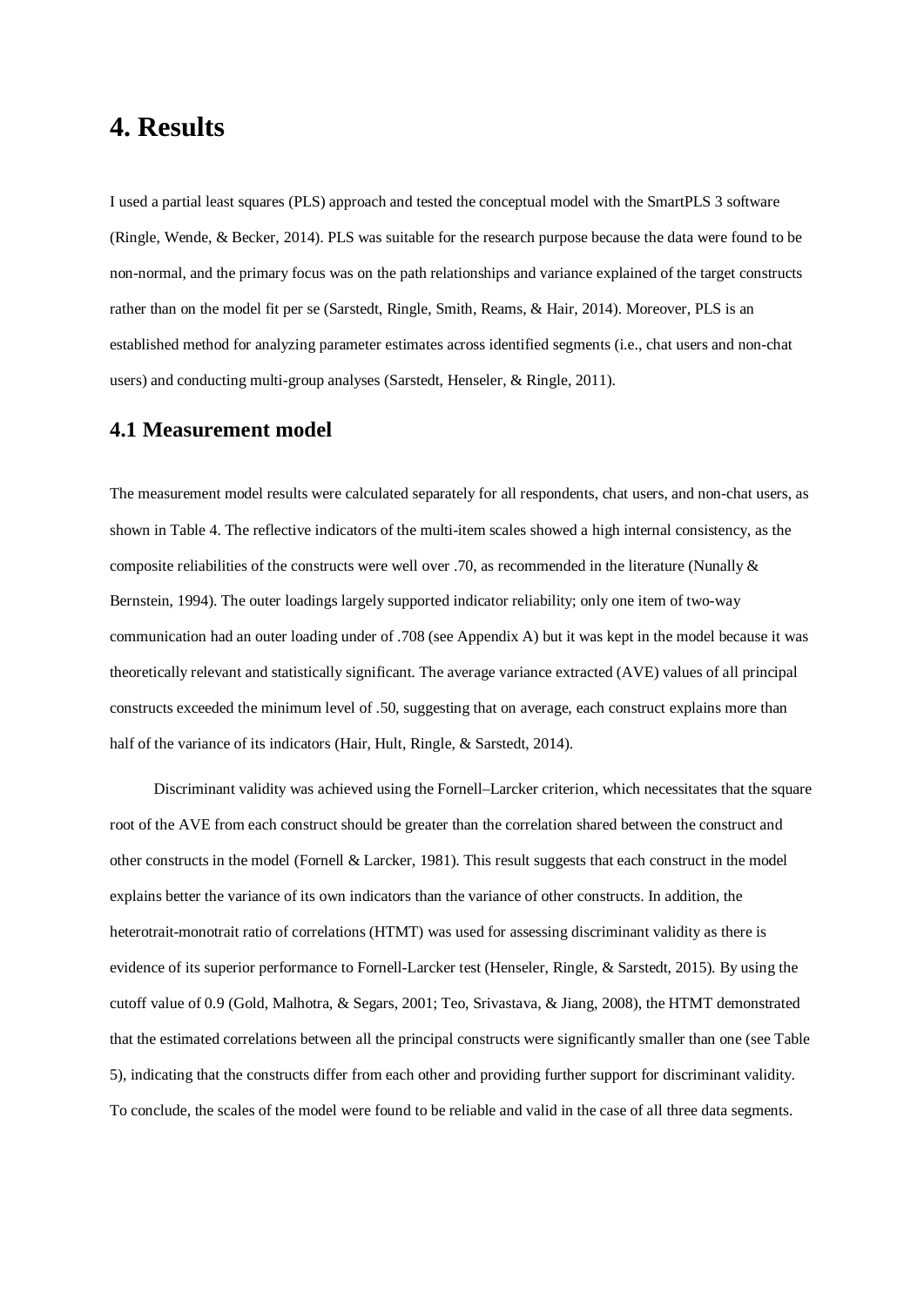| All respondents | CR   | <b>AVE</b> | <b>COM</b> | TR   | <b>SAT</b> | RI           | <b>WOM</b> |
|-----------------|------|------------|------------|------|------------|--------------|------------|
| <b>COM</b>      | .883 | .657       | .810       |      |            |              |            |
| TR              | .919 | .791       | .703       | .889 |            |              |            |
| <b>SAT</b>      | .966 | .876       | .671       | .752 | .936       |              |            |
| RI              | .919 | .739       | .672       | .713 | .741       | .860         |            |
| <b>WOM</b>      | .935 | .828       | .694       | .762 | .731       | .760         | .910       |
| <b>Mean</b>     |      |            | 5.08       | 5.74 | 8.00       | 5.47         | 5.28       |
| SD              |      |            | 1.40       | 1.19 | 1.63       | 1.41         | 1.38       |
|                 |      |            |            |      |            |              |            |
| Chat users      | CR   | <b>AVE</b> | <b>COM</b> | TR   | <b>SAT</b> | $\mathbf{R}$ | <b>WOM</b> |
| <b>COM</b>      | .883 | .656       | .810       |      |            |              |            |
| <b>TR</b>       | .926 | .808       | .755       | .899 |            |              |            |
| <b>SAT</b>      | .970 | .890       | .719       | .773 | .943       |              |            |
| RI              | .917 | .735       | .708       | .736 | .774       | .857         |            |
| <b>WOM</b>      | .942 | .844       | .726       | .788 | .776       | .785         | .919       |
| <b>Mean</b>     |      |            | 5.37       | 5.75 | 7.99       | 5.58         | 5.38       |
| <b>SD</b>       |      |            | 1.40       | 1.25 | 1.72       | 1.41         | 1.41       |
|                 |      |            |            |      |            |              |            |
| Non-chat users  | CR   | <b>AVE</b> | <b>COM</b> | TR   | <b>SAT</b> | RI           | <b>WOM</b> |
| <b>COM</b>      | .882 | .652       | .808       |      |            |              |            |
| TR              | .916 | .784       | .691       | .886 |            |              |            |
| <b>SAT</b>      | .964 | .871       | .661       | .744 | .933       |              |            |
| RI              | .919 | .740       | .659       | .707 | .731       | .860         |            |
| <b>WOM</b>      | .933 | .823       | .682       | .753 | .715       | .750         | .907       |
| Mean            |      |            | 4.99       | 5.75 | 8.00       | 5.43         | 5.24       |
| <b>SD</b>       |      |            | 1.38       | 1.16 | 1.60       | 1.40         | 1.37       |

**Table 4. Composite reliabilities, AVEs, discriminant validity, and descriptive statistics**

Notes: 1. CR: composite reliability; AVE: average variance extracted; COM: two-way communication; TR: trust; SAT: satisfaction; RI: repurchase intention; WOM: word-of-mouth; SD: standard deviation; 2. Bolded diagonal elements are square roots of the AVEs, and off-diagonal elements are construct correlations.

| All respondents | <b>COM</b> | TR   | <b>SAT</b> | RI           | <b>WOM</b> |
|-----------------|------------|------|------------|--------------|------------|
| <b>COM</b>      |            |      |            |              |            |
| TR              | .810       |      |            |              |            |
| <b>SAT</b>      | .731       | .827 |            |              |            |
| RI              | .754       | .812 | .805       |              |            |
| <b>WOM</b>      | .777       | .859 | .786       | .847         |            |
|                 |            |      |            |              |            |
| Chat users      | COM        | TR   | <b>SAT</b> | R1           | <b>WOM</b> |
| COM             |            |      |            |              |            |
| TR              | .870       |      |            |              |            |
| <b>SAT</b>      | .787       | .841 |            |              |            |
| RI              | .800       | .832 | .836       |              |            |
| <b>WOM</b>      | .815       | .879 | .829       | .869         |            |
|                 |            |      |            |              |            |
| Non-chat users  | <b>COM</b> | TR   | <b>SAT</b> | $\mathbf{R}$ | <b>WOM</b> |
| <b>COM</b>      |            |      |            |              |            |
| TR              | .800       |      |            |              |            |
| <b>SAT</b>      | .721       | .821 |            |              |            |
| RI              | .738       | .807 | .795       |              |            |
| <b>WOM</b>      | .766       | .853 | .771       | .838         |            |

**Table 5. Heterotrait-monotrait ratio of correlations**

Notes: COM: two-way communication; TR: trust; SAT: satisfaction; RI: repurchase intention; WOM: word-ofmouth.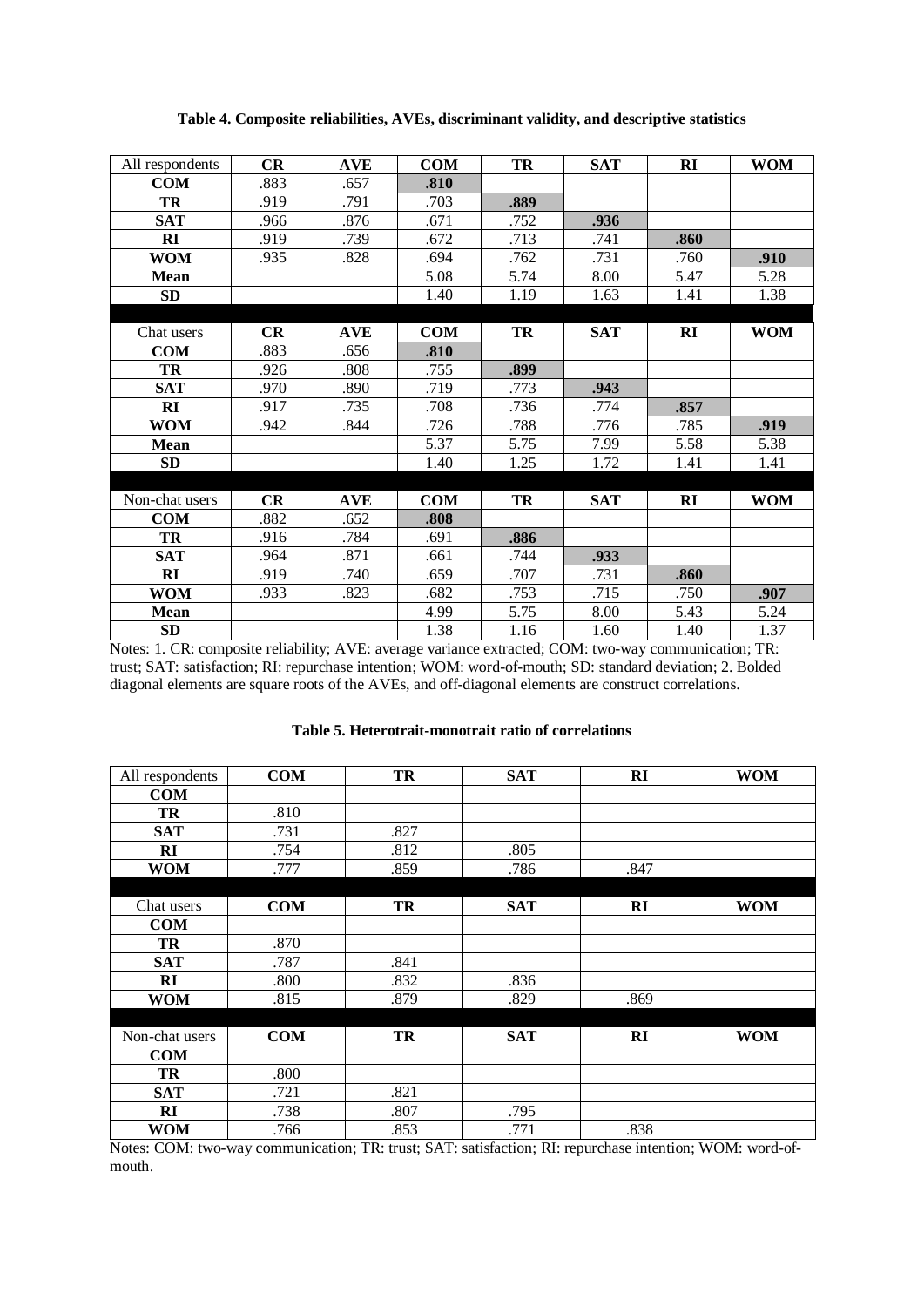To assess the CMV, I followed Podsakoff, MacKenzie, Lee, and Podsakoff (2003) by including in the PLS model a common method factor with indicators of all principal constructs and calculating each indicator's substantively explained variances by the method and the principal construct. When including all respondents in the calculation, the average variance explained by original factors was .83 (.85 and .83 for chat users and nonchat users, respectively), while that by the method factor was .03 (same result for chat and non-chat users), thus suggesting that the CMV was not of serious concern in this study.

### **4.2 Structural model**

A path-weighting scheme was used to estimate the paths between the constructs. To determine the significance of each estimated path, I applied a standard bootstrapping procedure (two-sided) with 5,000 sub-samples consisting of the same number of cases as in the original sample (Hair et al., 2014). The same procedure of estimating paths between the constructs and bootstrapping was conducted separately for all segments (i.e., all respondents, chat users, and non-chat users). To analyze the differences of path estimates between chat users and non-chat users, I conducted a PLS-based multi-group analysis (PLS-MGA), which does not rely on distributional assumptions and is therefore the most appropriate method for PLS-based group comparisons (Henseler, Ringle, & Sinkovics, 2009). In the PLS-MGA approach, the subsamples are exposed to separate bootstrap analyses, and the bootstrap outcomes serve as a basis for the hypothesis tests to determine whether the group differences are statistically significant (Henseler et al., 2009). The results of the analysis are presented in Table 6.

Overall, the results suggest that provided support for the theoretical model's applicability in explaining the dependent variables' variance by their predictor variables, as evidenced in the relatively high  $R^2$  values. Notably, the  $R^2$  values were higher in the chat users' subsample compared to non-chat users; in the chat users' subsample, the model explained 57% of the variance in trust, 52% in satisfaction, 68% in repurchase intention, and 74% in WOM, while the  $R^2$  values for non-chat users were 48%, 44%, 63% and 68%, respectively. All the  $R<sup>2</sup>$  value differences between groups were also statistically significant ( $p < .05$ ), suggesting that the use of chat service improves the extent to which the model explains consumer attitudes and behavioral intentions in the context of e-retailing.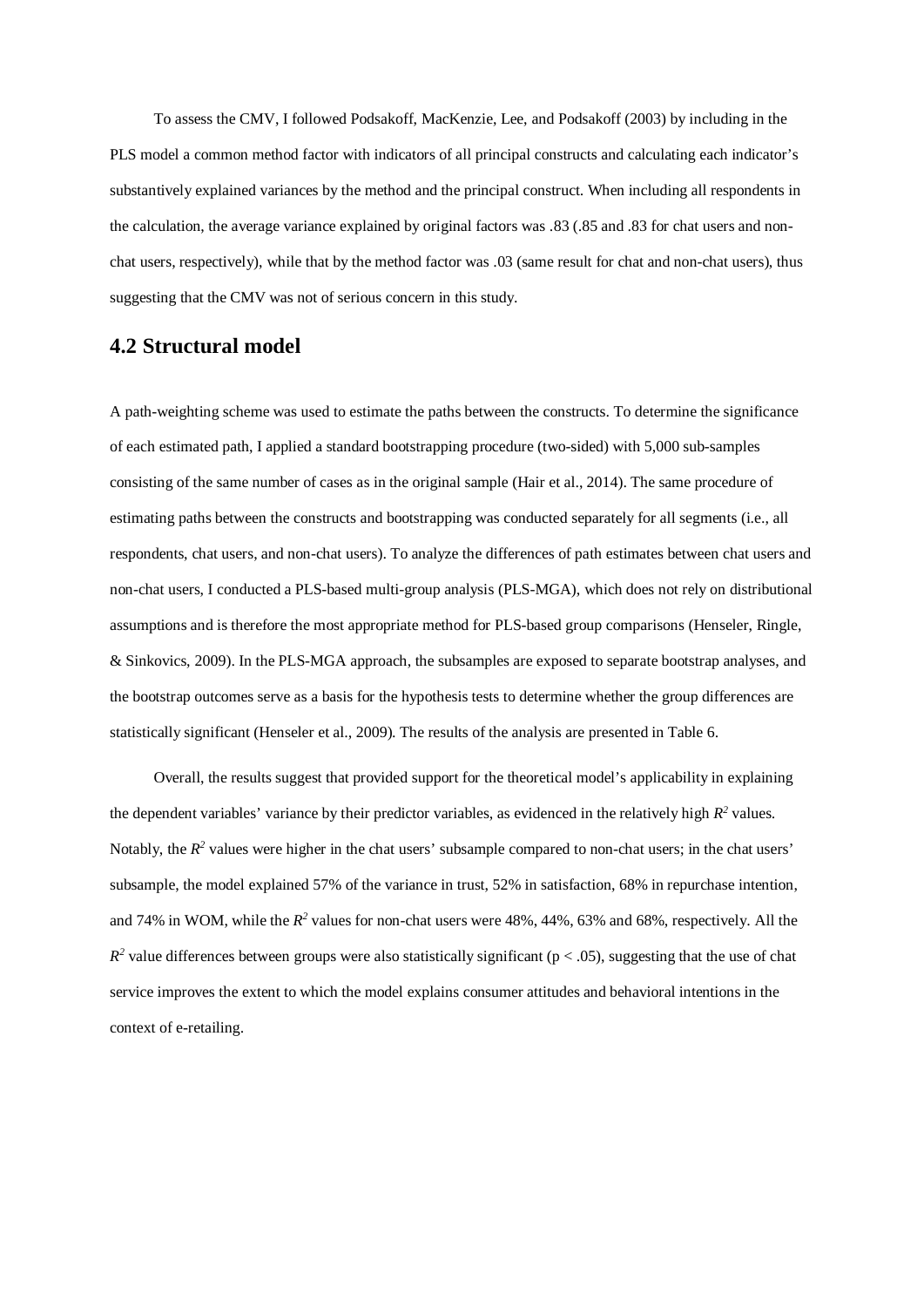|  | Table 6. Structural model results, group differences, and indirect and total effects |  |  |  |  |
|--|--------------------------------------------------------------------------------------|--|--|--|--|
|  |                                                                                      |  |  |  |  |

| <b>Coefficient of</b><br>determination = $R^2$<br>(Predictive relevance<br>$= Q^2$ |                        | <b>All respondents</b><br>Group 1:<br><b>Chat users</b> |                               |                   |                                   |                     |                   |                                                                 |  |  |  |  |  | Group 2:<br><b>Non-chat users</b> |  | <b>Difference</b><br>$\mathbb{R}^2$ of Group 1 -<br>$R^2$ of Group 2 |
|------------------------------------------------------------------------------------|------------------------|---------------------------------------------------------|-------------------------------|-------------------|-----------------------------------|---------------------|-------------------|-----------------------------------------------------------------|--|--|--|--|--|-----------------------------------|--|----------------------------------------------------------------------|
| Trust (TR)                                                                         |                        | .495(.391)                                              |                               | .573(.462)        |                                   | .479 (.375)         |                   | .094**                                                          |  |  |  |  |  |                                   |  |                                                                      |
| Satisfaction (SAT)                                                                 |                        | .452 (.396)                                             |                               | .517(.459)        |                                   | .440(.383)          |                   | $.077**$                                                        |  |  |  |  |  |                                   |  |                                                                      |
| Repurchase intention<br>(RI)                                                       |                        | .640(.471)                                              |                               | .676(.491)        |                                   | .628(.463)          | $.048*$           |                                                                 |  |  |  |  |  |                                   |  |                                                                      |
| Word-of-mouth<br>(WOM)                                                             |                        | .691(.567)                                              |                               | .735(.616)        |                                   | .676(.550)          | $.059**$          |                                                                 |  |  |  |  |  |                                   |  |                                                                      |
| Path coefficient = $\beta$<br>(effect size $=f^2$ )                                | <b>All respondents</b> |                                                         | Group 1:<br><b>Chat users</b> |                   | Group 2:<br><b>Non-chat users</b> |                     |                   | <b>Difference</b><br>$\beta$ of Group 1 -<br>$\beta$ of Group 2 |  |  |  |  |  |                                   |  |                                                                      |
| <b>H1a</b> ; <b>H2a</b> :<br>$COM \rightarrow TR$                                  |                        | $.703**$ (.970)                                         |                               | $.755**$ (1.324)  | $.693**$ $(.911)$                 |                     |                   | $.062**$                                                        |  |  |  |  |  |                                   |  |                                                                      |
| $AGE \rightarrow TR$                                                               |                        | $-.028**(.002)$                                         |                               | $-.031*(.002)$    |                                   | $-.028**(.002)$     |                   | .002ns                                                          |  |  |  |  |  |                                   |  |                                                                      |
| $GEN \rightarrow TR$                                                               |                        | $-.016ns(.001)$                                         |                               | $-.034*(.003)$    |                                   | $-.013ns(.000)$     |                   | .021ns                                                          |  |  |  |  |  |                                   |  |                                                                      |
| $OSF \rightarrow TR$                                                               |                        | .015ns(.000)                                            |                               | $.036*(.003)$     |                                   | .018ns(.001)        |                   | .018ns                                                          |  |  |  |  |  |                                   |  |                                                                      |
| <b>H1b; H2b:</b><br>$COM \rightarrow SAT$                                          |                        | $.667**(.804)$                                          |                               | $.718**$ (1.057)  | $.655**(.758)$                    |                     | $.063**$          |                                                                 |  |  |  |  |  |                                   |  |                                                                      |
| $AGE \rightarrow SAT$                                                              |                        | $.022*(.001)$                                           |                               | .002ns(.000)      | $.029**(.001)$                    |                     | .027ns            |                                                                 |  |  |  |  |  |                                   |  |                                                                      |
| $GEN \rightarrow SAT$                                                              |                        | $-.030**(.002)$                                         |                               | $-.011ns(.000)$   |                                   | $-.040**(.003)$     | .028ns            |                                                                 |  |  |  |  |  |                                   |  |                                                                      |
| $OSF \rightarrow SAT$                                                              |                        | $-.024*(.001)$                                          |                               | $-.003ns(.000)$   | $-.022ns(.001)$                   |                     | .018ns            |                                                                 |  |  |  |  |  |                                   |  |                                                                      |
| <b>H1c; H2c:</b><br>$COM \rightarrow RI$                                           |                        | $.223**(.063)$                                          |                               | $.222**(.058)$    | $.213**(.057)$                    |                     | .009ns            |                                                                 |  |  |  |  |  |                                   |  |                                                                      |
| $TR \rightarrow RI$                                                                |                        | $.253**(.064)$                                          |                               | $.219**(.047)$    |                                   | $.269**(.072)$      |                   | .049ns                                                          |  |  |  |  |  |                                   |  |                                                                      |
| $SAT \rightarrow RI$                                                               |                        | $.395**(.170)$                                          |                               | $.442**$ $(.216)$ |                                   | $.383**(.158)$      |                   | $.059*$                                                         |  |  |  |  |  |                                   |  |                                                                      |
| $AGE \rightarrow RI$                                                               |                        | $.031**(.003)$                                          |                               | .005ns(.000)      |                                   | $.039**$ $(.004)$   |                   | .034ns                                                          |  |  |  |  |  |                                   |  |                                                                      |
| $GEN \rightarrow RI$                                                               |                        | $-.091**(.023)$                                         | $-.091**(.025)$               |                   |                                   | $-.091**(.022)$     | .001ns            |                                                                 |  |  |  |  |  |                                   |  |                                                                      |
| $OSF \rightarrow RI$                                                               | $.051**(.007)$         |                                                         |                               | $.054**(.009)$    |                                   | $.049**$ $(.006)$   | .006ns            |                                                                 |  |  |  |  |  |                                   |  |                                                                      |
| $TR \rightarrow WOM$                                                               |                        | $.353**(.153)$                                          |                               | $.349**(.162)$    |                                   | $.358**(.153)$      |                   | .009ns                                                          |  |  |  |  |  |                                   |  |                                                                      |
| $SAT \rightarrow WOM$                                                              |                        | $.197**(.043)$                                          |                               | $.237**(.065)$    |                                   | $.184**(.037)$      |                   | $.053*$                                                         |  |  |  |  |  |                                   |  |                                                                      |
| $RI \rightarrow WOM$                                                               |                        | $.366**(.165)$                                          |                               | $.352**(.160)$    |                                   | $.366**(.162)$      |                   | .014ns                                                          |  |  |  |  |  |                                   |  |                                                                      |
| $AGE \rightarrow WOM$                                                              |                        | $-.046**(.007)$                                         |                               | $-.043**(.007)$   |                                   | $-.045**(.006)$     |                   | .002ns                                                          |  |  |  |  |  |                                   |  |                                                                      |
| $GEN \rightarrow WOM$                                                              |                        | .008ns (.000)                                           |                               | $.043**(.007)$    |                                   | $-.004$ ns $(.000)$ | $.047**$          |                                                                 |  |  |  |  |  |                                   |  |                                                                      |
| $OSF \rightarrow WOM$                                                              |                        | $-.004$ ns $(.000)$                                     |                               | .002ns(.000)      |                                   | $-.007ns(.000)$     | .009ns            |                                                                 |  |  |  |  |  |                                   |  |                                                                      |
| <b>Indirect and total</b>                                                          |                        | <b>All respondents</b>                                  |                               | Group 1:          |                                   | Group 2:            |                   | <b>Difference</b>                                               |  |  |  |  |  |                                   |  |                                                                      |
| effects (principal                                                                 |                        |                                                         |                               | <b>Chat</b> users |                                   | Non-chat users      |                   | $ Group 1 -$                                                    |  |  |  |  |  |                                   |  |                                                                      |
| constructs)                                                                        | Ind.                   | <b>Total</b>                                            | Ind.                          | <b>Total</b>      | Ind.<br><b>Total</b>              |                     | Group 2<br>Ind.   | <b>Total</b>                                                    |  |  |  |  |  |                                   |  |                                                                      |
|                                                                                    | effect                 | effect                                                  | effect                        | effect            | effect                            | effect              | effect<br>differ. | effect<br>differ.                                               |  |  |  |  |  |                                   |  |                                                                      |
| $COM \rightarrow RI$                                                               | $.441**$               | $.644**$                                                | .483**                        | .705**            | .437**                            | $.650**$            | $.046*$           | $.055**$                                                        |  |  |  |  |  |                                   |  |                                                                      |
| $H1d: COM \rightarrow WOM$                                                         | $.623**$               | $.623**$                                                | $.682**$                      | $.682**$          | $.606**$                          | $.606**$            | $.076**$          | $.076**$                                                        |  |  |  |  |  |                                   |  |                                                                      |
| $TR \rightarrow WOM$                                                               | $.092**$               | .446**                                                  | $.077**$                      | $.426**$          | .098**                            | .456**              | .021ns            | .030ns                                                          |  |  |  |  |  |                                   |  |                                                                      |
| $SAT \rightarrow WOM$                                                              | $.144**$               | $.342**$                                                | $.155**$                      | .393**            | $.140**$                          | $.324**$            | .015ns            | $.069*$                                                         |  |  |  |  |  |                                   |  |                                                                      |

Notes: 1. COM: two-way communication; GEN: gender; OSF: online shopping frequency.

2.  $\mathbb{R}^2$ : coefficient of determination measures the proportion of a dependent variable's variance that is explained by its predictor variables; Q<sup>2</sup>: a measure of predictive relevance based on the blindfolding procedure (values larger than zero indicate the path model's predictive relevance for the particular dependent variable).

3.  $f^2$ : effect size indicates the relative impact a construct has in producing the  $\mathbb{R}^2$  value of the dependent variable (values larger than .02, .15, and .35 indicate small, medium, and large effects, respectively).

4. \*\*p < .01; \*p < .05; ns = not significant.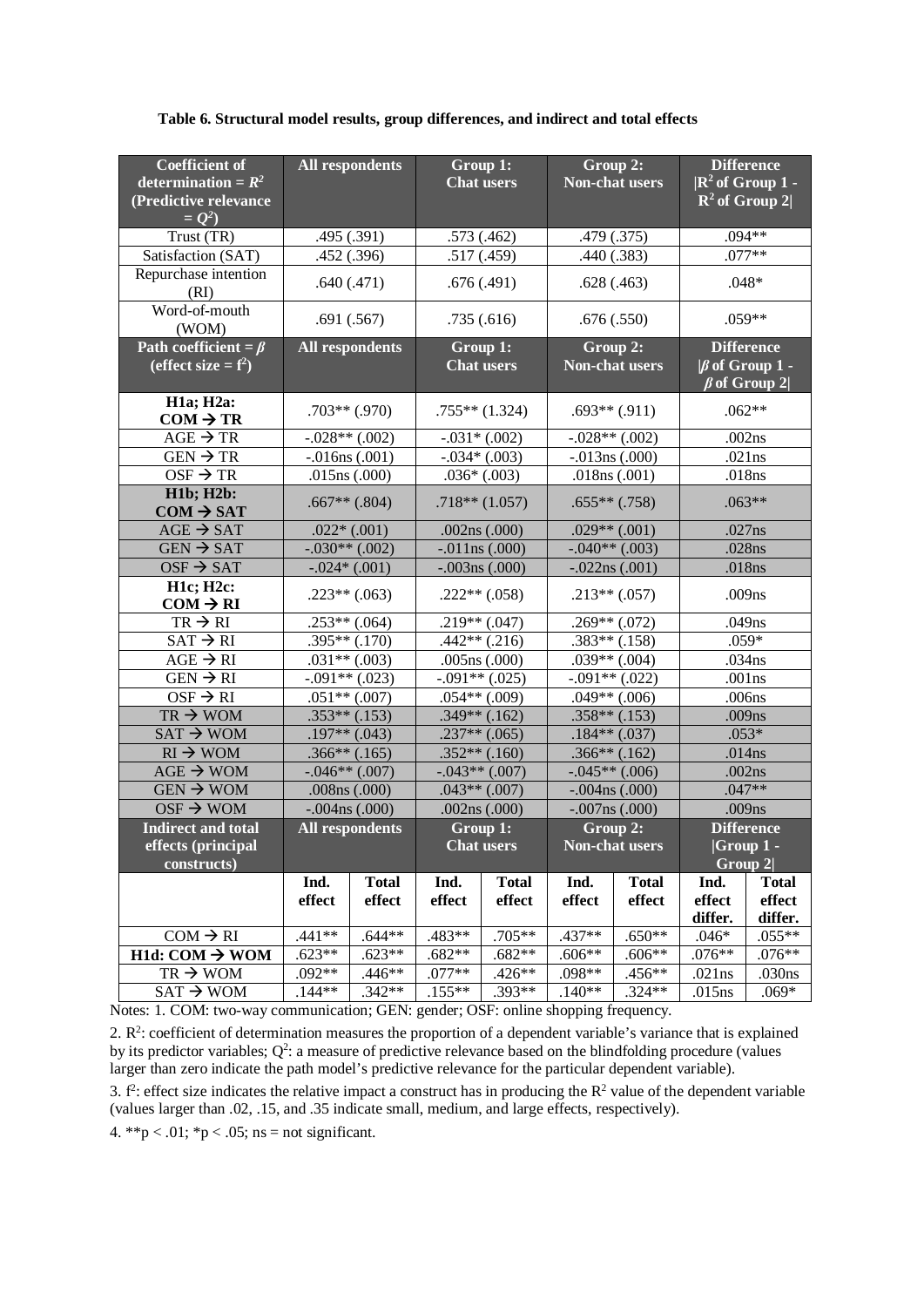### **4.3 Hypothesis testing**

Two-way communication was found to have significant direct effects on trust (*β* = .703, p < .01), satisfaction (*β*  $= .667$ , p < .01), and repurchase intention ( $\beta = .223$ , p < .01), supporting hypotheses H1a, H1b, and H1c. To test hypothesis H1d, I calculated and bootstrapped the indirect effects in the path model (Hair et al., 2014) and found a significant indirect effect of two-way communication on WOM (.623, p < .01), supporting hypothesis H1d. In addition to the positive indirect relationship between two-way communication and WOM, I found three additional significant indirect effects: Two-way communication on repurchase intention (.441,  $p < .01$ ), trust on WOM (.092,  $p < .01$ ), and satisfaction on WOM (.144,  $p < .01$ ).

Although not formally hypothesized, calculating and bootstrapping the indirect effects allowed us to investigate the potential mediating effects of the model (Hair et al., 2014). Specifically, the significant indirect effect of two-way communication on repurchase intention indicated that satisfaction and trust potentially mediate the effect of two-way communication on repurchase intention, while the significant indirect effects of trust and satisfaction on WOM indicated that repurchase intention potentially mediates the relationship between trust and WOM, and satisfaction and WOM. By following Preacher and Hayes (2008) in the mediation test, I first ensured that the direct relationship between two-way communication and repurchase intention is significant without including the mediator variables (i.e., trust and satisfaction) in the model and that the direct relationships between trust and WOM and between satisfaction and WOM were significant when excluding repurchase intention from the model. As I had already calculated and bootstrapped the indirect effects, I could proceed to calculate the variance accounted for (VAF) values, which determine the extent to which the variance of the dependent variable is explained by the indirect relationship via the mediator variable (Hair et al., 2014). As a result, it was found that trust and satisfaction partially mediate the relationship between two-way communication and repurchase intention with VAF values of 44.3% and 54.1%, respectively. Similarly, repurchase intention partially mediates the relationships between trust and WOM (VAF = 20.8%) and between satisfaction and WOM (VAF = 42.3%). Furthermore, it was found that the result was convergent across the subsamples (chat users and non-chat users) with only minor changes in the VAF values.

Taking into account the indirect effects led to important conclusions regarding the research model. First, even though two-way communication was found to have a much greater direct effect on trust (.703,  $p < .01$ ) and satisfaction (.667,  $p < .01$ ) compared to its direct effect on repurchase intention (.223,  $p < .01$ ), the total effect of two-way communication on repurchase intention  $(.644, p < .01)$  was almost equally great. Moreover, when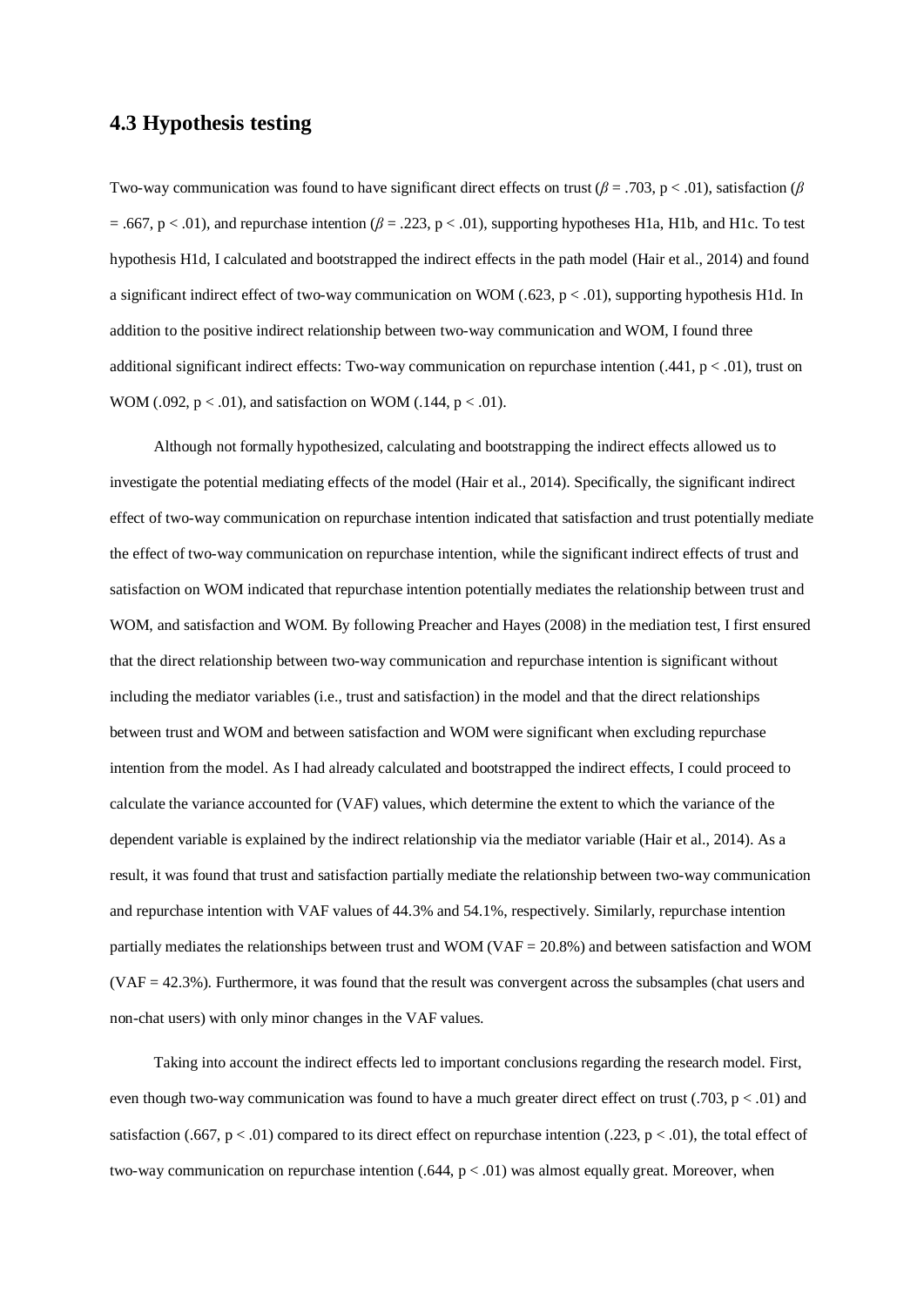comparing the total effects on WOM, it was found that two-way communication had the greatest total effect on WOM (.623,  $p < .01$ ) followed by trust (.446,  $p < .01$ ), repurchase intention (.366,  $p < .01$ ), and satisfaction  $(0.342, p < 0.01)$ . These results indicate that the extent to which consumers perceive that an e-retailer is dedicated to facilitating reciprocal communication on the e-commerce website not only has major influences on trust, satisfaction, and repurchase intention, but also on WOM intentions.

The PLS-MGA results demonstrated that there are significant differences between the chat users' and non-chat users' subsamples regarding the relationship strengths between two-way communication and trust  $(0.062, p < 0.01)$  and between two-way communication and satisfaction  $(0.063, p < 0.01)$ . Specifically, the relationships were stronger in the chat users' subsample compared to non-chat users' subsample. Consequently, it is concluded that the use of chat service positively moderates the relationships between two-way communication and trust and between two-way communication and satisfaction (H2a and H2b supported).

On the contrary, no significant difference was found between the subsamples concerning the relationship between two-way communication and repurchase intention (.009ns; H2c not supported). However, this result can be explained by the indirect effect of two-way communication on repurchase intention via trust and satisfaction, which weaken the direct effect. Indeed, when the mediator variables of trust and satisfaction were removed from the model, the difference between the subsamples was found to be significant regarding the relationship between two-way communication and repurchase intention. This conclusion is further evidenced by investigating the indirect and total effects; I found a significant difference in the indirect (.046,  $p < .05$ ) and total effect (.055, p < .01) of two-way communication on repurchase intention between the subsamples, suggesting that the use of chat service positively moderates the indirect and total effect of two-way communication on repurchase intention. Similarly, I found a significant difference between the indirect effect  $(.076, p < .01)$  of two-way communication on WOM, suggesting that the use of chat service strengthens this relationship. These results provide evidence for the important role of real-time communication in strengthening consumers' two-way communication perceptions and its effects on consumer attitudes.

Finally, in terms of control variables, I found that age, gender, and online shopping frequency had significant effects on trust, satisfaction, repurchase intention, and WOM with a few exceptions: the effects of gender and online shopping frequency were not significant on trust and WOM. However, by comparing the effect sizes (f<sup>2</sup> values) of control variables with those of principal constructs (see Table 6), it can be concluded that the relative impact that control variables have in producing  $R^2$  values of the dependent variables are minor. Indeed, only the effect size of gender on repurchase intention  $(f^2 = .023)$  exceeds the threshold of .02, which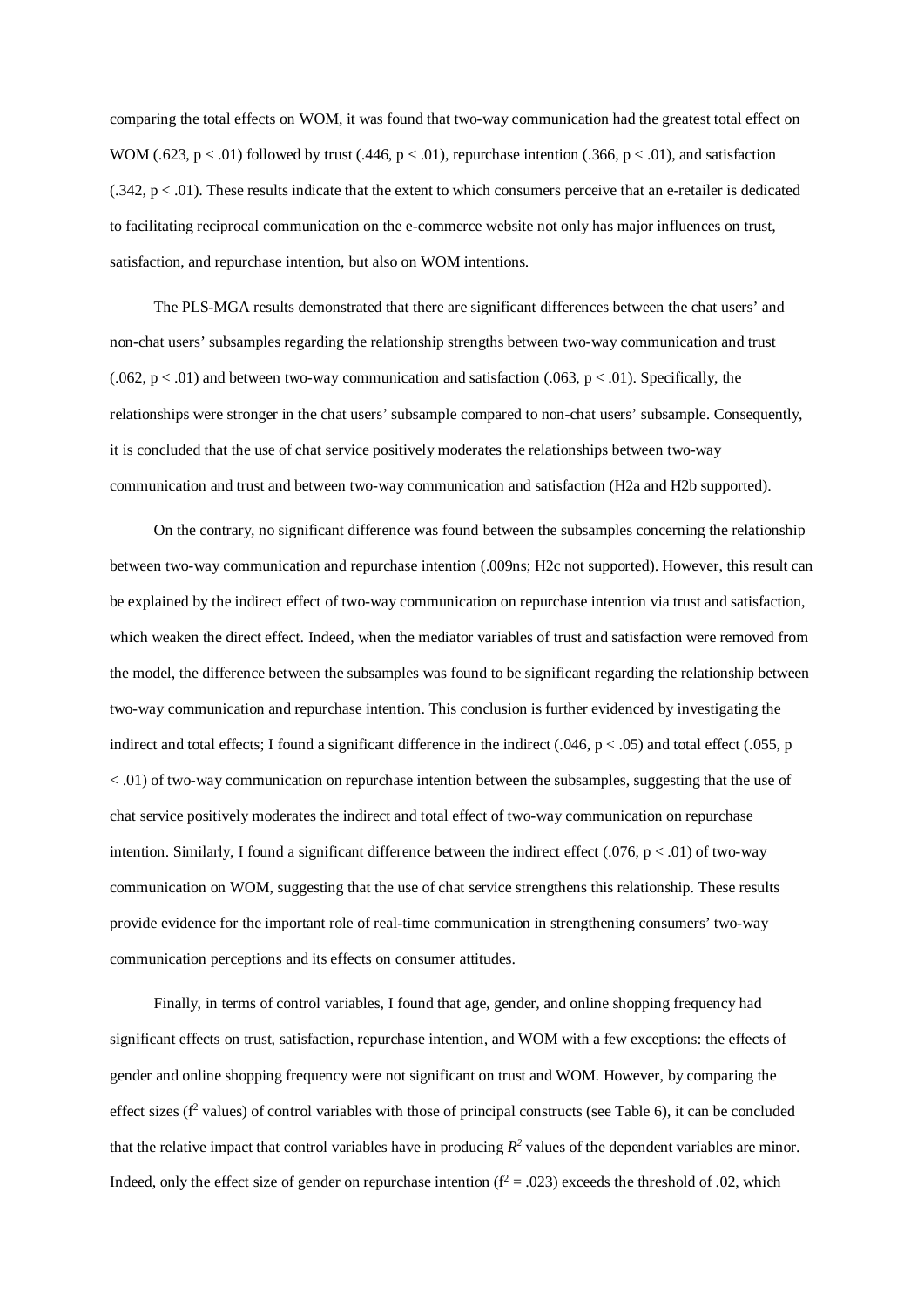indicates a small effect (Cohen, 1988). Furthermore, the PLS-MGA results showed that the differences among control variable effects between the subsamples were not significant with one exception: gender had a significantly stronger relationship to WOM in the chat users' segment. This result suggests that male users of a chat service are more likely to share positive WOM about the retailers.

## **5. Discussion**

This study extends the previous knowledge of the important role of computer-mediated communication in the eretailing sector by investigating the effects of two-way communication perceptions and the use of chat service on consumer attitudes and behavioral intentions. The results of a survey of 6,783 participants provided two important theoretical contributions. First, the study findings demonstrate that the extent to which a consumer perceives that the e-retailer fosters reciprocal communication on the website has major effects on consumer attitudes and behavioral intentions. Specifically, two-way communication was found to have significant and great effects on trust in and satisfaction with the e-retailer, as well as on repurchase intention, thus corroborating the existing findings in the field of website interactivity (e.g., Ballantine, 2005; Chiu et al., 2009; Dholakia & Zhao, 2009; Merrilees & Fry, 2003; Song & Zinkhan, 2008). Furthermore, two-way communication was found to have the greatest effect on consumers' intentions to share positive WOM of the e-retailer in the research model, over satisfaction, trust, and repurchase intention. This is a remarkable finding given that the generation of positive WOM is often considered the ultimate marketing objective that is positively linked with firm performance (e.g., Reichheld, 2003; Trusov, Bucklin, & Pauwels, 2009).

As its second important contribution, the present study is the first to demonstrate the positive moderating effects of the use of chat service on the relationship between two-way communication and consumer attitudes and behavioral intentions. While previous research has shown that the use of chat service has positive indirect effects on consumer attitudes via interactivity perceptions (Kang et al., 2015; Ou et al., 2014; Song & Zinkhan, 2008), this study takes a novel approach and investigates the moderating effects of the use of chat service through the use of PLS-MGA. The results showed that the use of chat service significantly strengthens the direct effects of two-way communication on trust and satisfaction. Furthermore, the indirect and total effects of twoway communication on repurchase intention and WOM were significantly greater in the chat users' subsample than in the non-chat users' subsample. In sum, it is concluded that the use of chat service strengthens the effects of two-way communication on trust, satisfaction, repurchase intention, and WOM. This is an important finding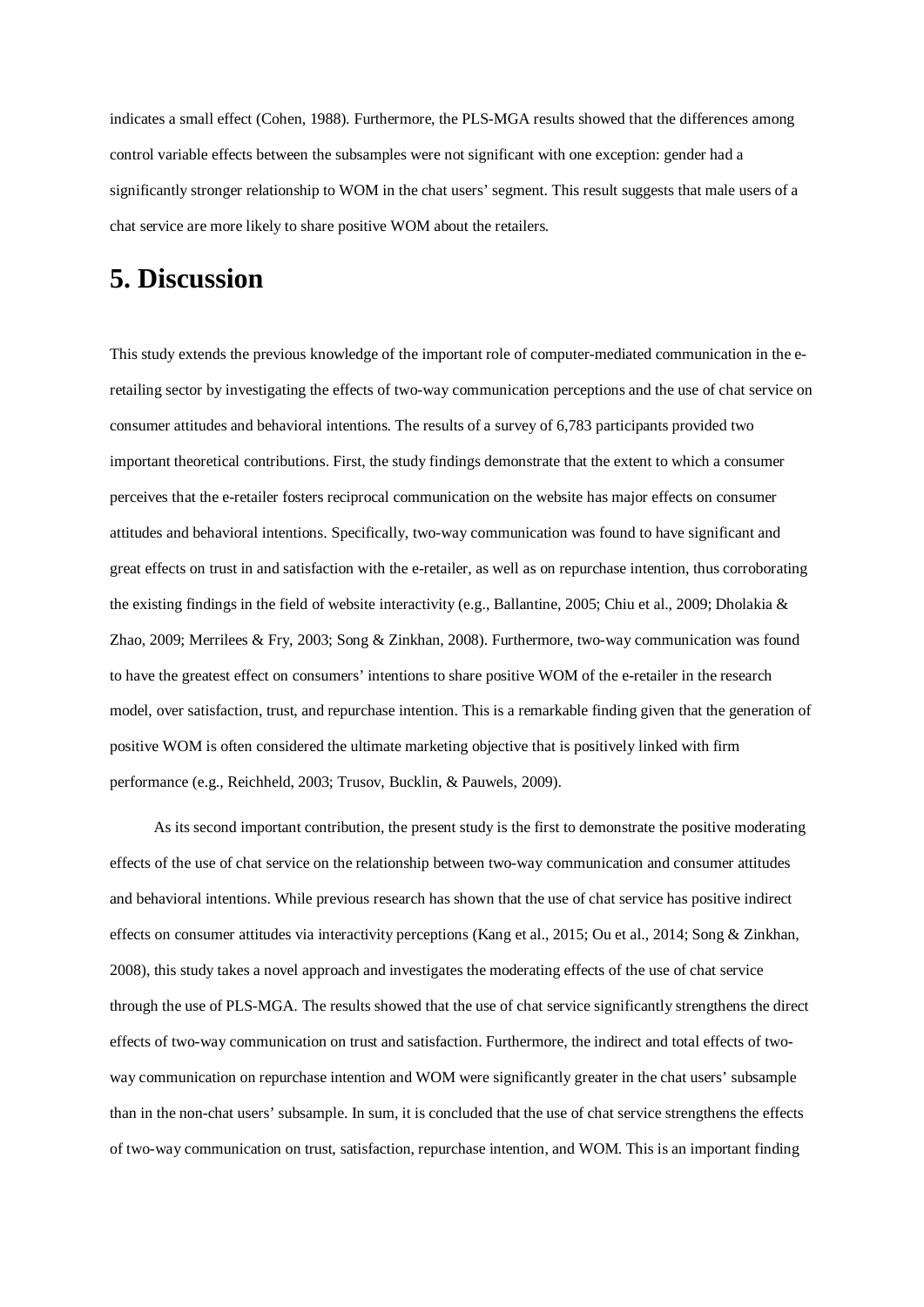considering the vital role of two-way communication in fostering positive consumer attitudes, as evidenced in this study.

Taken together, the study underscores the important role of two-way communication in building positive consumer attitudes and behavioral intentions on e-commerce websites and demonstrates how the use of a chat service strengthens these relationships. At the same time, it differs from previous interactivity literature by focusing on one dimension of perceived interactivity (i.e., two-way communication). To enhance our understanding of perceived interactivity, scholars are encouraged to report the effects of distinctive interactivity dimensions on dependent variables. In addition, the study questions if the use of a chat service is a meaningful antecedent of interactivity because the use of such a service is a type of interaction, which means the relationship is arguably axiomatic (i.e., the effect of interaction on interactivity). This study implies that the use of a chat service may act as a moderator, strengthening the relationship between interactivity perceptions and positive consumer attitudes and behavioral intentions.

From a managerial perspective, the study findings imply that interpersonal communication may be just as vital to online shopping as to offline shopping. While salespersons and customer service agents have always been a crucial part of shopping experiences in the physical stores, the same phenomenon is likely to become more prominent in the online shopping environment, as live chat interfaces and other similar technological solutions become more widespread. As the study findings implied that chat service might bring long-term benefits to companies in terms of customer retention and positive WOM, I recommend managers consider the adoption of such a service. The potential long-term benefits also suggest that a chat service should not have an excessive sales orientation but rather be used as a tool to build customer relationships via meaningful interactions. Notably, simply adopting a chat service may not be enough, as the company must also ensure that it has sufficient resources to manage the communication flows. Another option is to outsource the chat service to an agent as the companies under investigation have successfully done.

The major limitation of this study is its generalizability. Although the number of observations was large  $(N = 6,783)$ , the data were only collected from the customers of five Finnish e-retailers. Moreover, I only investigated an outsourced chat service operated by a single service provider. Therefore, the results might have varied to some extent had I investigated other e-retailers, chat service providers, or consumers from other countries. Therefore, more research is needed to generalize the study findings and to advance the theoretical understanding regarding the effects of real-time communication on consumer attitudes and purchasing behaviors. Some promising areas include investigating the effects of a chat service on social presence and social bonding. It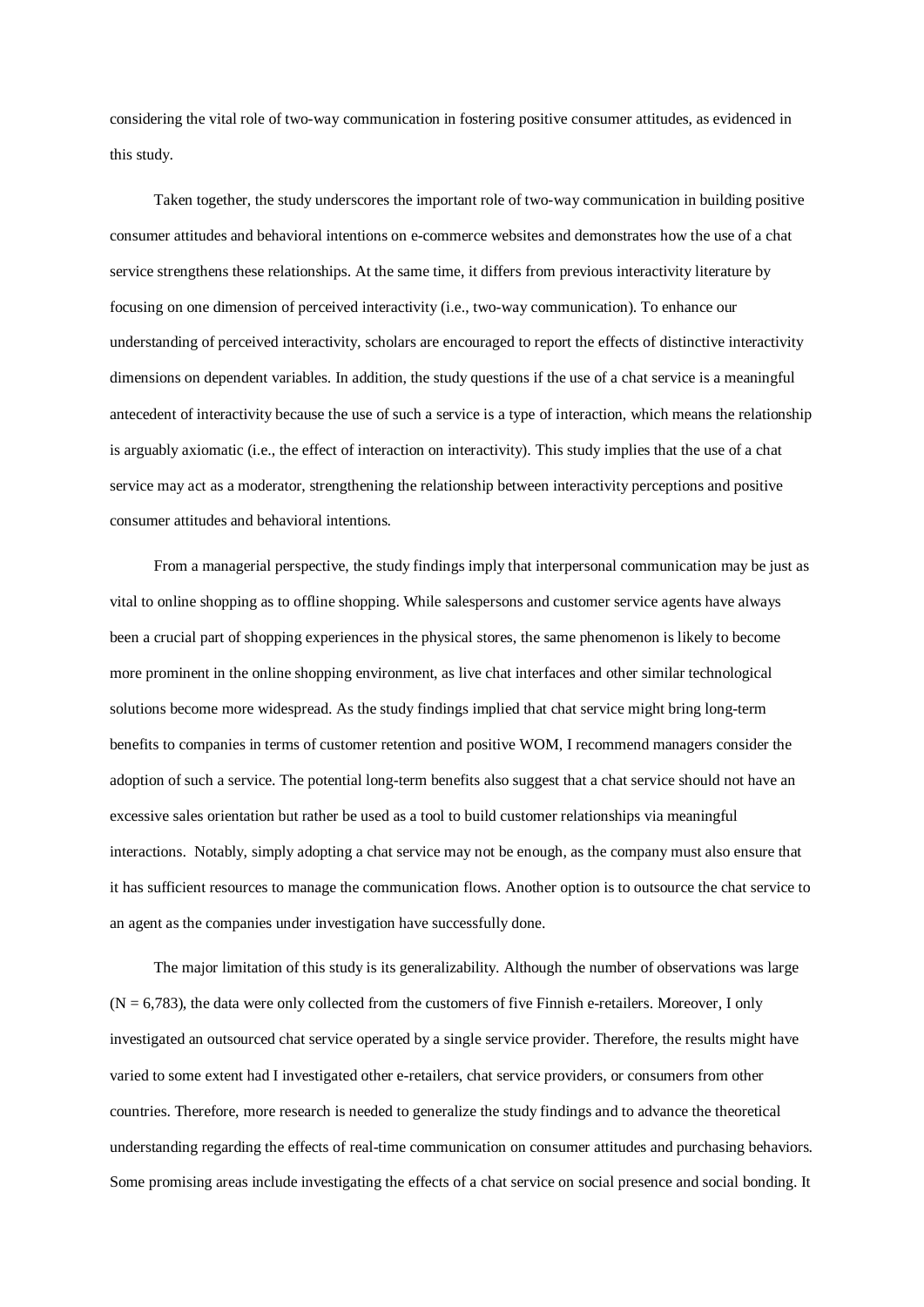is important to understand whether the conversations held via mediated chat interfaces are perceived by consumers as real human-to-human interactions, where both parties are psychologically present, and if continuous interactions via the chat interface lead to the creation of social bonds between the conversation parties. Notably, many companies have replaced human chat service agents with "chatbots" through the use of artificial intelligence. Therefore, it would be important to study how consumer perceptions differ between chat services provided by humans and robots. In addition to a chat service, researchers should also consider other related technologies that foster online communication between consumers and e-retailers, as well as consumerto-consumer communication.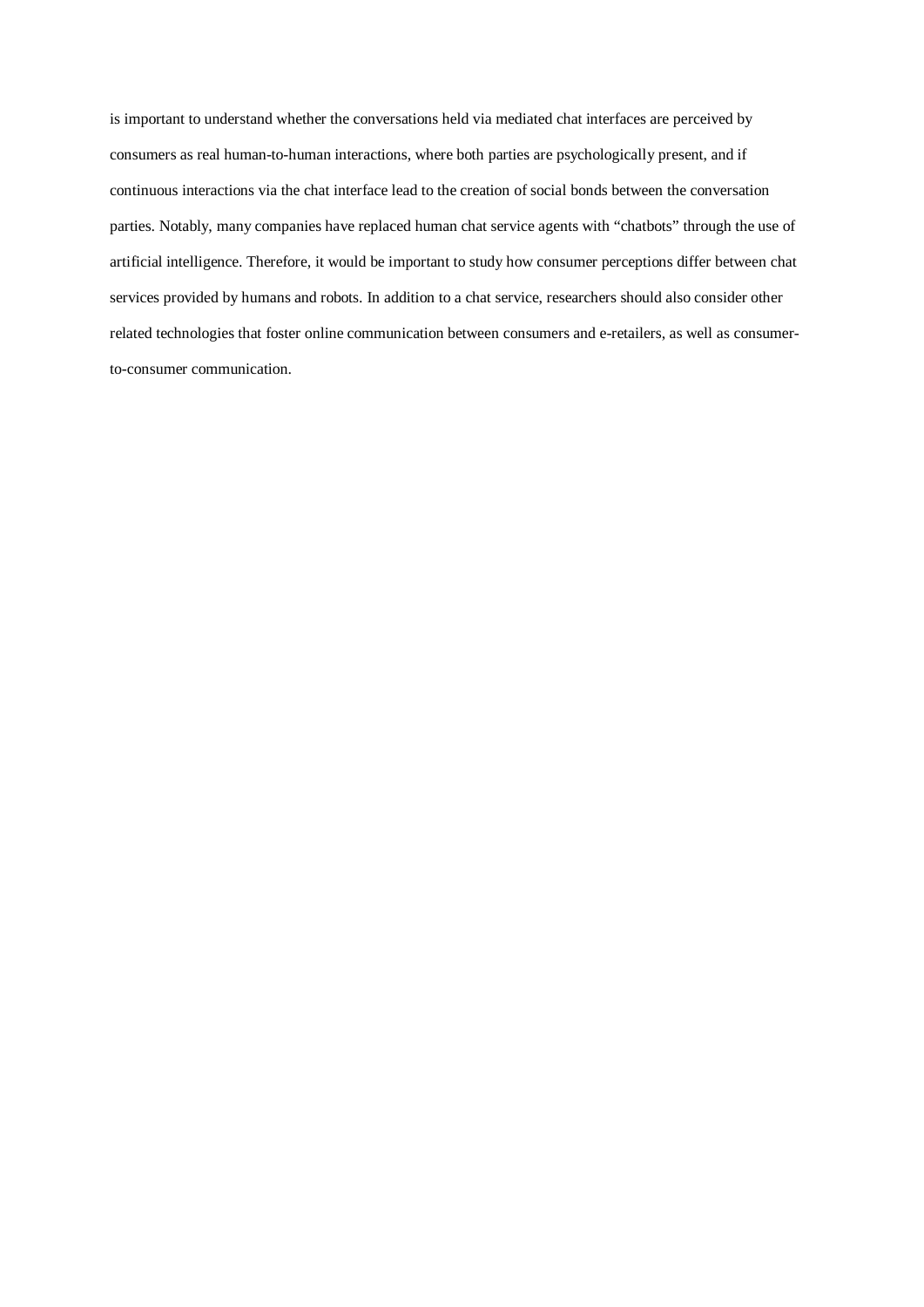## **References**

- Anderson, R. E., & Srinivasan, S. S. (2003). E-satisfaction and e-loyalty: A contingency framework. *Psychology and Marketing, 20*(2), 123–138.
- Armstrong, J. S., & Overton, T. S. (1977). Estimating Nonresponse Bias in Mail Surveys. *Journal of Marketing Research*, *14*(3), 396–402.
- Ballantine, P. W. (2005). Effects of interactivity and product information on consumer satisfaction in an online retail setting. *International Journal of Retail & Distribution Management, 33*(6), 461–471.
- Brown, T. J., Barry, T. E., Dacin, P. A., & Gunst, R. F. (2005). Spreading the word: Investigating antecedents of consumers' positive word-of-mouth intentions and behaviors in a retailing context. *Journal of the Academy of Marketing Science, 33*(2), 123–138.
- Chiou, J.-S., Droge, C., & Hanvanich, S. (2002). Does customer knowledge affect how loyalty is formed? *Journal of Service Research, 5*(2), 113–124.
- Chiu, C.-M., Chang, C.-C., Cheng, H.-L., & Fang, Y.-H. (2009). Determinants of customer repurchase intention in online shopping. *Online Information Review, 33*(4), 761–784.
- Cohen, J. (1988). *Statistical power analysis for the behavioral sciences*. Hillsdale: L. Erlbaum.
- Cyr, D., Head, M., & Ivanov, A. (2009). Perceived interactivity leading to e-loyalty: Development of a model for cognitive–affective user responses. International Journal of Human-Computer Studies, 67(10), 850–869.
- DeFleur, M.L., & Ball-Rokeach, S.J. (1989). *Theories of Mass Communication*. (5th ed.) New York: Longman.
- Dholakia, R. R., & Zhao, M. (2009). Retail web site interactivity: How does it influence customer satisfaction and behavioral intentions? *International Journal of Retail & Distribution Management, 37*(10), 821–838.
- Doney, P. M., & Cannon, J. P. (1997). An examination of the nature of trust in buyer-seller relationships. *Journal of Marketing, 61*(2), 35–51.
- Econsultancy. (2017). *Seven retailers that use live chat to improve customer service.* [Accessed 14 October 2017]. Available at: [https://econsultancy.com/blog/68898-seven-retailers-that-use-live-chat-to-improve](https://econsultancy.com/blog/68898-seven-retailers-that-use-live-chat-to-improve-customer-service)[customer-service](https://econsultancy.com/blog/68898-seven-retailers-that-use-live-chat-to-improve-customer-service)
- Fornell, C., Johnson, M. D., Anderson, E. W., Cha, J., & Bryant, B. E. (1996). The American Customer Satisfaction Index: Nature, purpose, and findings. *Journal of Marketing, 60*(4), 7–18.
- Fornell, C., & Larcker, D. F. (1981). Evaluating structural equation models with unobservable variables and measurement error. *Journal of Marketing Research, 18*(1), 39–50.
- Forrester. (2016). *Online self service dominates yet again. Why? Its an effortless way to get your answers*. [Accessed 22 October 2017]. Available at: [https://go.forrester.com/blogs/16-01-28](https://go.forrester.com/blogs/16-01-28-online_self_service_dominates_yet_again_why_its_an_effortless_way_to_get_to_your_answers/) online self service dominates yet again why its an effortless way to get to your answers/
- Ganesan, S. (1994). Determinants of long-term orientation in buyer-seller relationships. *Journal of Marketing*, *58*(2), 1–19.
- Gold, A. H., Malhotra, A., & Segars, A. H. (2001). Knowledge management: An organizational capabilities perspective. *Journal of Management Information Systems*, *18*(1), 185–214.
- Gremler, D. D., Gwinner, K. P., & Brown, S. W. (2001). Generating positive word-of-mouth communication through customer-employee relationships. *International Journal of Service Industry Management, 12*(1), 44–59.
- Gruen, T. W., Osmonbekov, T., & Czaplewski, A. J. (2006). eWOM: The impact of customer-to-customer online know-how exchange on customer value and loyalty. *Journal of Business Research, 59*(4), 449– 456.
- Ha, L., & James, E. L. (1998). Interactivity reexamined: A baseline analysis of early business web sites. *Journal of Broadcasting & Electronic Media*, *42*(4), 457–474.
- Ha, H.-Y., Janda, S., & Muthaly, S. K. (2010). A new understanding of satisfaction model in e-re-purchase situation. *European Journal of Marketing, 44*(7/8), 997–1016.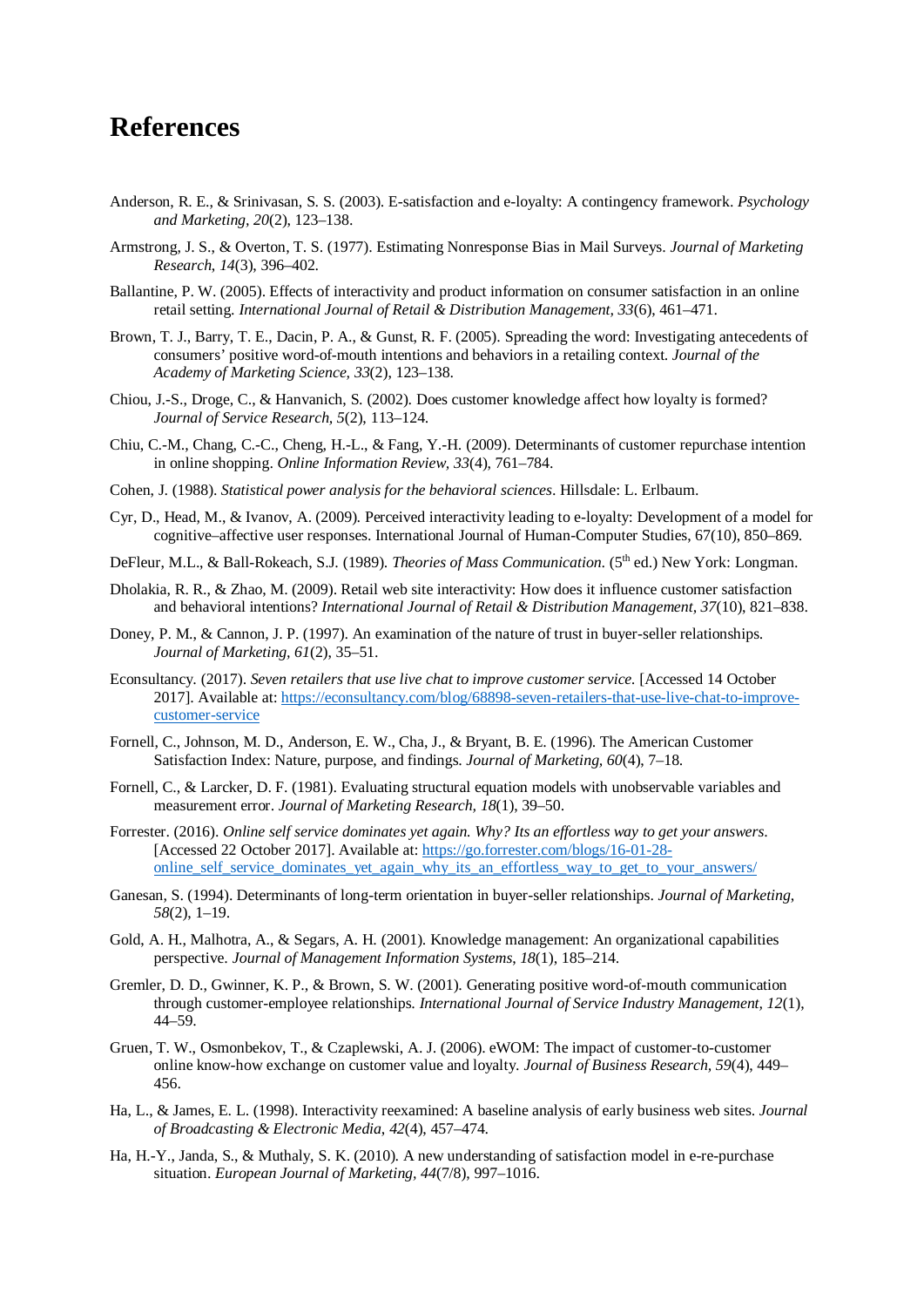- Hair, J. F, Hult, T. M., Ringle, C. M., & Sarstedt, M. (2014). *A primer on partial least squares structural equation modeling (PLS-SEM)*. Thousand Oaks: Sage.
- Heitmann, M., Lehmann, D. R., & Herrmann, A. (2007). Choice goal attainment and decision and consumption satisfaction. *Journal of Marketing Research, 44*(2), 234–250.
- Hennig-thurau, T., Gwinner, K. P., & Gremler, D. D. (2002). Understanding relationship marketing outcomes: An integration of relational benefits and relationship quality. *Journal of Service Research, 4*(3), 230–247.
- Henseler, J., Ringle, C. M., & Sarstedt, M. (2015). A new criterion for assessing discriminant validity in variance-based structural equation modeling. *Journal of the Academy of Marketing Science*, *43*(1), 115– 135.
- Henseler, J., Ringle, C. M., & Sinkovics, R. R. (2009). The use of partial least squares path modeling in international marketing. *Advances in International Marketing, 20*, 277–319.
- Hoffman, D. L., & Novak, T. P. (1996). Marketing in hypermedia computer-mediated environments: Conceptual foundations. *Journal of Marketing*, *60*(3), 50–68.
- Jiang, Z., Chan, J., Tan, B. C. Y., & Chua, W. S. (2010). Effects of interactivity on website involvement and purchase intention. *Journal of the Association for Information Systems, 11*(1), 34–59.
- Jones, M. A., & Reynolds, K. E. (2006). The role of retailer interest on shopping behavior. *Journal of Retailing, 82*(2), 115–126.
- Kang, L., Wang, X., Tan, C.-H., & Zhao, J. L. (2015). Understanding the antecedents and consequences of live chat use in electronic markets. *Journal of Organizational Computing and Electronic Commerce, 25*(2), 117–139.
- Khalifa, M., & Liu, V. (2007). Online consumer retention: Contingent effects of online shopping habit and online shopping experience. *European Journal of Information Systems, 16*(6), 780–792.
- Kim, T. T., Kim, W. G., & Kim, H. B. (2009). The effects of perceived justice on recovery satisfaction, trust, word-of-mouth, and revisit intention in upscale hotels. *Tourism Management, 30*(1), 51–62.
- Kiousis, S. (2002). Interactivity: a concept explication. *New Media & Society*, *4*(3), 355–383.
- Liu, Y. (2003). Developing a scale to measure the interactivity of websites. *Journal of Advertising Research, 43*(3), 207–216.
- Lv, Z., Wang, X., & Huang, J. (2016). Effect of instant messenger use on purchase decision of consumers. In *13th International Conference on Service Systems and Service Management (ICSSSM)* (pp. 1–6). IEEE.
- McMillan, S. J., & Hwang, J.-S. (2002). Measures of perceived interactivity An exploration of the role of direction of communication, user control, and time in shaping perceptions of interactivity. *Journal of Advertising, 31*(3), 29–42.
- Merrilees, B., & Fry, M.-L. (2003). E-trust: the influence of perceived interactivity on e-retailing users. Marketing Intelligence & Planning, 21(2), 123–128.
- Mollen, A., & Wilson, H. (2010). Engagement, telepresence and interactivity in online consumer experience: Reconciling scholastic and managerial perspectives. *Journal of Business Research, 63*(9-10), 919–925.
- Morgan, R. M., & Hunt, S. D. (1994). The Commitment-trust theory of relationship marketing. *Journal of Marketing*, *58*(July), 20–38.
- Munnukka, J., Karjaluoto, H., & Tikkanen, A. (2015). Are Facebook brand community members truly loyal to the brand? *Computers in Human Behavior, 51*, 429–439.
- Nunally, J. C., & Bernstein, I. (1994). *Psychometric theory.* New York: McGraw-Hill.
- Ou, C. X., Pavlou, P. A., & Davison, R. M. (2014). Swift guanxi in online marketplaces: The role of computermediated communication technologies. *MIS Quarterly, 38*(1), 209–230.
- Pavlik, J.V. (1998). *New media technology: Cultural and commercial perspectives.* (2<sup>nd</sup> ed.) Boston: Allyn and Bacon.
- Podsakoff, P. M., MacKenzie, S. B., Lee, J.-Y., & Podsakoff, N. P. (2003). Common method biases in behavioral research: a critical review of the literature and recommended remedies. *The Journal of Applied Psychology, 88*(5), 879–903.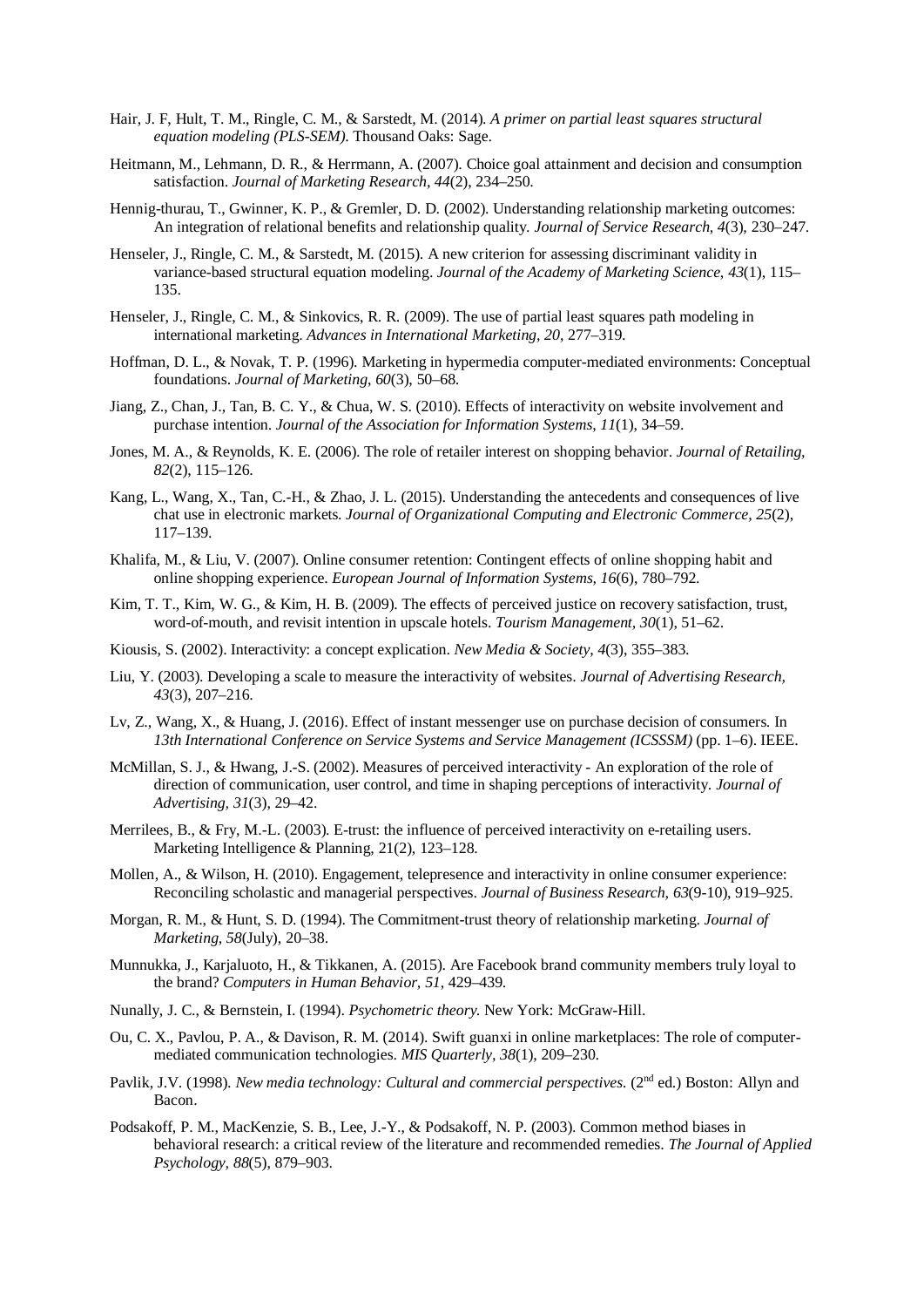- Preacher, K. J., & Hayes, A. F. (2008). Asymptotic and resampling strategies for assessing and comparing indirect effects in multiple mediator models. *Behavior Research Methods, 40*(3), 879–891.
- Rafaeli, S. (1988). Interactivity: From new media to communication. *In Advancing Communication Science: Merging Mass and Interpersonal Processes.* CA: Sage, 110-34.
- Ranaweera, C., & Prabhu, J. (2003). On the relative importance of customer satisfaction and trust as determinants of customer retention and positive word of mouth. *Journal of Targeting, Measurement and Analysis for Marketing, 12*(1), 82–90.
- Reichheld, F. F. (2003). The one number you need to grow. *Harvard Business Review, 81*(December), 46–54.
- Ribbink, D., Riel, A. C. R. Van, Liljander, V., & Streukens, S. (2004). Comfort your online customer: quality, trust and loyalty on the internet. *Managing Service Quality, 14*(6), 446–456.
- Ringle, C. M., Wende, S., & Becker, J. (2014). SmartPLS 3, Retrieved from: <https://www.smartpls.com/>
- Rose, S., Clark, M., Samouel, P., & Hair, N. (2012). Online customer experience in e-retailing: An empirical model of Antecedents and Outcomes. *Journal of Retailing, 88*(2), 308–322.
- Sarstedt, M., Henseler, J., & Ringle, C. M. (2011). Multigroup analysis in partial least squares (PLS) path modeling - Alternative methods and empirical results. *Advances in International Marketing, 22*(July), 195–218.
- Sarstedt, M., Ringle, C. M., Smith, D., Reams, R., & Hair, J. F. (2014). Partial least squares structural equation modeling (PLS-SEM): A useful tool for family business researchers. *Journal of Family Business Strategy, 5*(1), 105–115.
- Sichtmann, C. (2007). An analysis of antecedents and consequences of trust in a corporate brand. *European Journal of Marketing, 41*(9/10), 999–1015.
- Sirdeshmukh, D., Singh, J., & Sabol, B. (2002). Consumer trust, value, and loyalty in relational exchanges. *Journal of Marketing*, *66*(1), 15–37.
- Song, J. H., & Zinkhan, G. M. (2008). Determinants of perceived web site interactivity. *Journal of Marketing, 72*(March), 99–113.
- Srinivasan, S. S., Anderson, R., & Ponnavolu, K. (2002). Customer loyalty in e-commerce: an exploration of its antecedents and consequences. *Journal of Retailing, 78*(1), 41–50.
- Steuer, J. (1992). Defining virtual reality: Dimensions determining telepresence. *Journal of Communication*, *42*(4), 73–93.
- Söderlund, M. (2006). Measuring customer loyalty with multi-item scales: A case for caution. *International Journal of Service Industry Management, 17*(1), 76–98.
- Teo, T. S. H., Srivastava, S. C., & Jiang, L. (2008). Trust and electronic government success: An empirical study. *Journal of Management Information Systems*, *25*(3), 99–131.
- Trusov, M., Bucklin, R. E., & Pauwels, K. (2009). Effects of word-of-Mouth versus traditional marketing: Findings from an Internet social networking site. *Journal of Marketing, 73*(5), 90–102.
- Wangenheim, F. V, & Bayón, T. (2007). The chain from customer satisfaction via word-of-mouth referrals to new customer acquisition. *Journal of the Academy of Marketing Science, 35*(2), 233–249.
- Westbrook, R. A. (1987). Product/consumption based affective responses and postpurchase processes. *Journal of Marketing Research*, *24*(3), 258–270.
- Williams, F., Rice, R. E., & Rogers, E. M. (1988). *Research Methods and the New Media.* New York: Free Press
- Wu, G. (1999). Perceived interactivity and attitude toward web sites. In *Proceedings of the American Academy of Advertising,* 254–262.
- Wu, G. (2006). Conceptualizing and measuring the perceived interactivity of websites. *Journal of Current Issues & Research in Advertising*, *28*(1), 87–104.
- Wu, G., Hu, X., & Wu, Y. (2010). Effects of perceived interactivity, perceived web assurance and disposition to trust on initial online trust. *Journal of Computer-Mediated Communication, 16*(1), 1–26.
- Zeithaml, V. A., Berry, L. L., & Parasuraman, A. (1996). The behavioral consequences of service quality. *Journal of Marketing, 60*(April), 31–46.